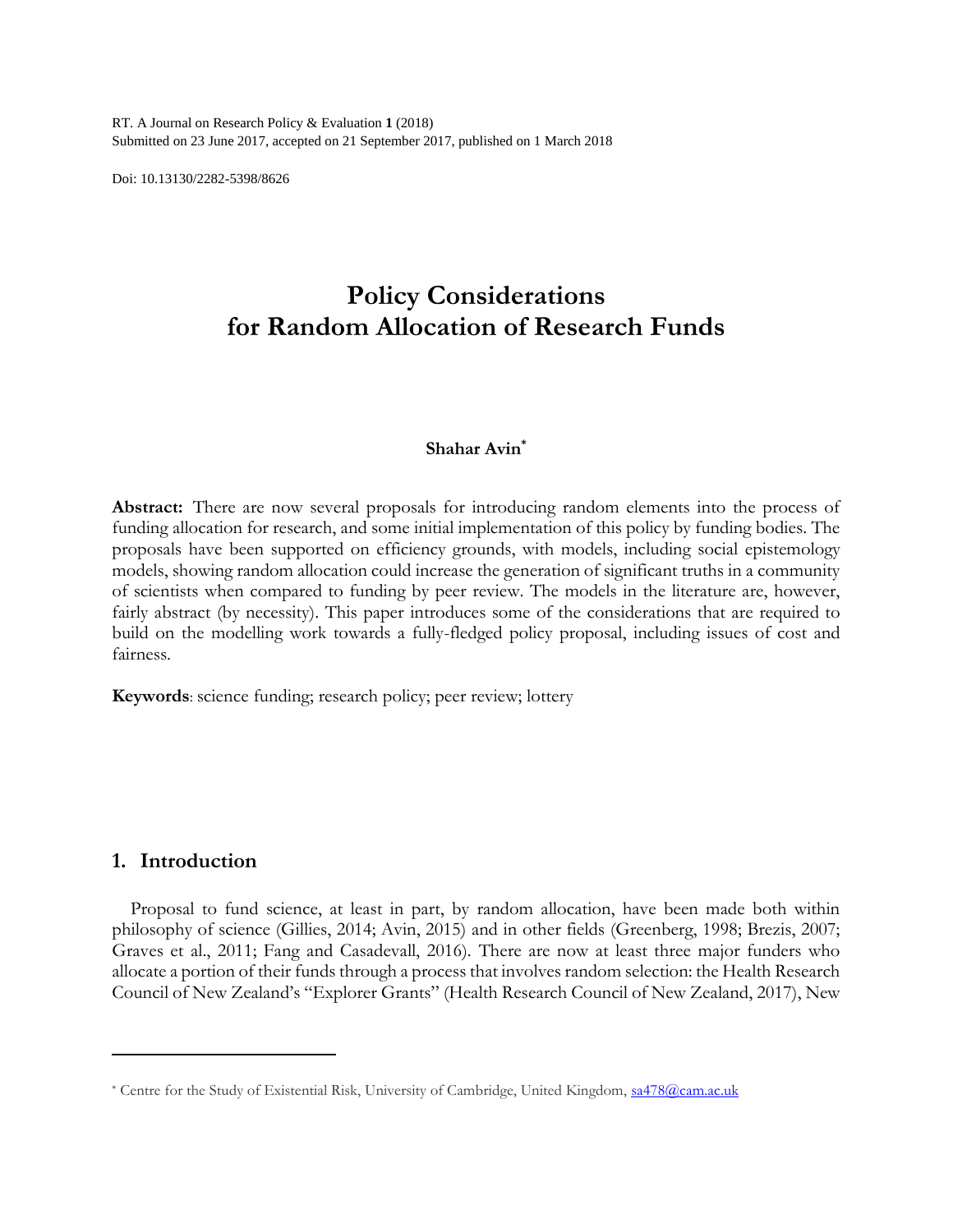Zealand's Science for Technology Innovation "Seed Projects" (Science for Technological Innovation, 2017) and the Volkswagen Foundation's "Experiment!" grants (VolkswagenStiftung, 2017).

These policies are supported, at least in part, by modelling work (Brezis, 2007; Avin, *in press*) that shows how introducing a random element to the funding process performs better than the current best practice of grant peer review, which allocates funds by relying entirely on expert judgement based on past experience.<sup>1</sup> These models highlight the value of random allocation in allowing greater exploration of the space of possible projects. At the same time, they portray tradeoffs between this increased exploration rate and the efficiency gains that come from relying on past experience and expert evaluation. Indeed, the main contribution of these models, it would seem, is in fixing the concepts required for evaluating these two causal processes, and the tradeoff between them. Unsurprisingly, they abstract away much of the remaining context of science funding policy. This paper, then, aims to fill in some of this missing context, so that policy makers and interested academics who are convinced by the key message of these models (or any of the other arguments supporting funding by random allocation) can start turning the proposals sketched by the models into actual policy recommendations.

In §2 I will review existing evidence for the cost and accuracy of grant peer review. In §3 I will review theoretical considerations relating to the use of lotteries in other domains (admissions and distribution of goods). §4 presents a proposal for how a science funding lottery might be run in practice, while taking into consideration desiderata and constraints raised by the previous two sections. In §5 I consider some limitations which define areas where funding by lottery is unlikely to be the best policy.

## **2. Empirical evidence for problems with allocation by peer review**

 $\overline{\phantom{a}}$ 

The first step in bringing the random allocation proposal into the context of contemporary science policy is to ask what problems with current allocation mechanisms the policy may solve. The current dominant mechanism for allocating public funding to research projects is grant peer review, where proposals are invited from practising scientists, and these proposals are then evaluated by scientific peers for merit. Funding is allocated according to this peer evaluation, from the most meritorious downwards until the funds run out. Opinions about the merits of the peer review system, and its shortcomings, are numerous and varied.<sup>2</sup> Empirical evaluations of aspects of the system are more rare (Demicheli and Di Pietrantonj, 2007), but stand to provide a clearer insight into what might be deficient in the peer review system, and where introduction of random elements may improve the system by simultaneously increasing the eventual impact<sup>3</sup> is in contrast to treating impact only within

<sup>&</sup>lt;sup>1</sup> These modelling results overlap, to some extent, with agent based models of publication peer review (Zollman, 2009; Thurner and Hanel, 2011; Squazzoni and Gandelli, 2013; Bianchi and Squazzoni, 2015), though the difference in context between grant peer review and publication peer review is significant, for example in the role played by uncertainty.

<sup>2</sup> For a positive evaluation see Polanyi (1962); Frazier (1987); Research Councils UK (2006). For criticisms see Chubin and Hackett (1990); Martino (1992); Gillies (2008, 2014).

<sup>3</sup> Given the context of public funding of science, I will use the term impact to mean the causal consequences of research that eventually (though possibly with much downstream effort and delay) contribute to social well-being, which I consider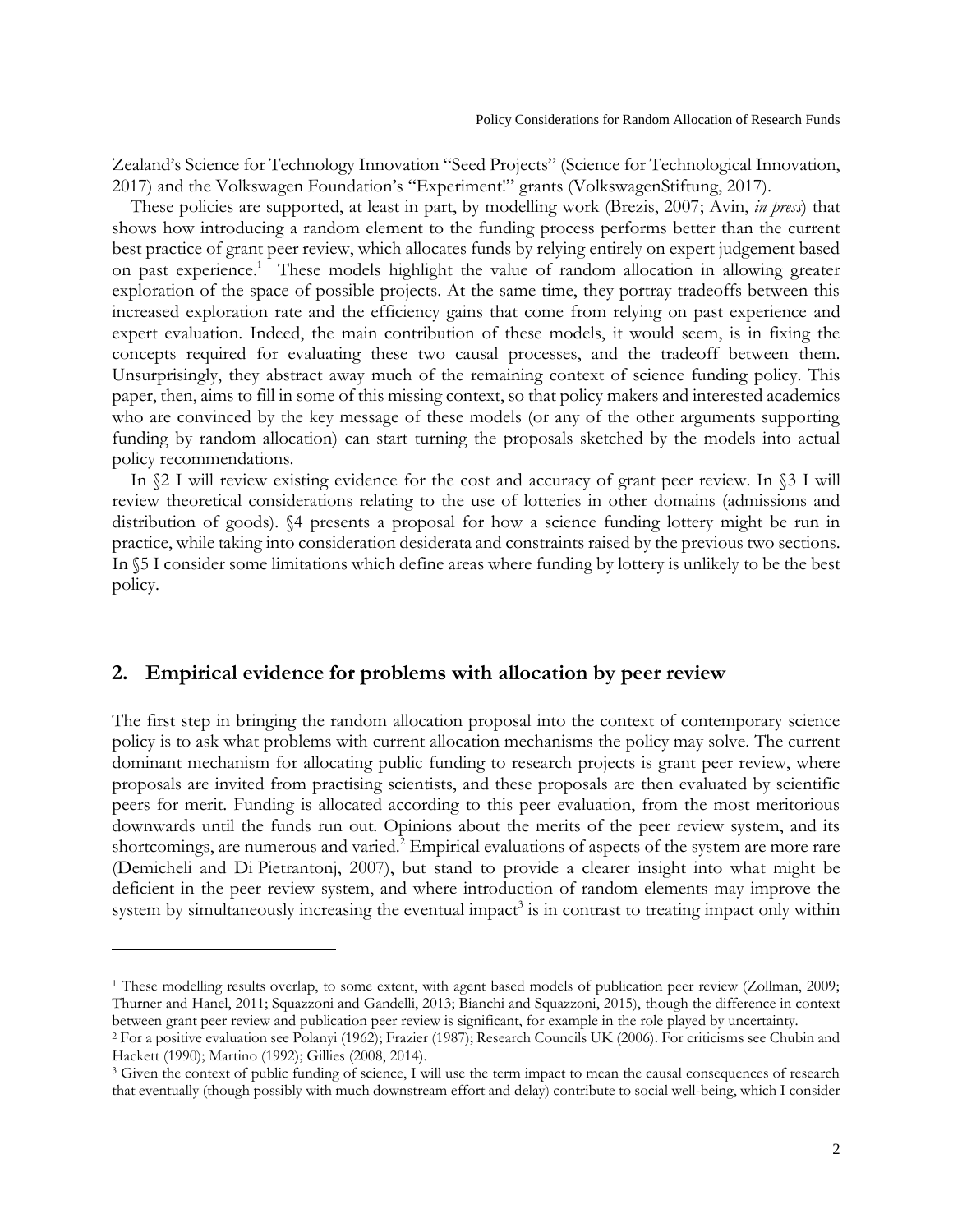the of projects selected and by reducing the cost of operating the funding mechanism. Two such studies are presented below: the first looks at the level of randomness already present in the peer review system; the second looks at the cost of running the peer review evaluation.

## **2.1. Measuring the variability of peer review scores**

 $\overline{\phantom{a}}$ 

How can we measure the effectiveness of peer review? One fairly good measure would be to compare the scores of reviewers to the actual impact of funded projects. Such a measurement would give us an estimate of the validity of the merit scores assigned by reviewers. However, the ability to conduct such studies is very limited. For example, Dinges (2005) conducted an evaluation study of the Austrian science fund (FWF), using data gathered by FWF regarding funded projects, including publication record, employment of researchers and staff, and an *ex post* evaluation of the projects by anonymous peers. Nonetheless, Dinges is very explicit about the limitations of this kind of study:

- Information is only available about funded projects. Thus, there is no way of evaluating whether the system is effective at funding the *best* proposals, only the extent to which funding the chosen projects produced a benefit. Thus, it cannot help chose between substantially different methods of funding; at best, it can provide justification for having public funding of science *at all*, and perhaps propose small tweaks to the current system.
- The *ex post* evaluations of projects' success and impacts were carried out by the same experts who evaluated the project proposals and who contributed to the funding decisions, which is likely to lead to significant positive bias.
- Measurements of publications and citations (bibliometrics) are poor indicators when applied across multiple disciplines and fields, as publication and citation practices vary significantly. Public science funding bodies often support a range of disciplines, or large heterogeneous disciplines, and so direct use of metrics in *ex post* evaluation would prove tricky.<sup>4</sup>
- There are no established indicators for measuring the impact of science. The indicators that exist in the literature are dominantly economic, and are ill-suited to measuring the impact of basic research. In a table adapted from Godin and Doré (2004), Dinges (pp. 20-21) lists 61 different types of possible indicators for scientific impact, the majority of which are not currently measured. Furthermore, problems of operationalisation and measurement are likely to be present for many of the proposed indicators, due to their intangible or subjective nature.

The above list is not exhaustive, but it is sufficient for establishing the difficulty, at least at present, of directly measuring the effectiveness of funding methods in generating positive societal impacts, and the related difficulty of comparing alternative funding methods with regards to their primary function of choosing the best research.

to be the core reason for public support of science. This is in contrast to causal effects that are entirely contained within academia, which are predominantly the ones captured by metrics such as number of citations.

<sup>4</sup> Eugenio Petrovich has kindly pointed out to me that in response to this challenge, the field of bibliometrics has been developing normalised citation scores, for example the Mean Normalised Citation Score (MNCS) used by the CWTS Leiden Ranking (CWTS, 2017). However, such normalised indicators have also been criticised, e.g. by Leydesdorff and Opthof (2010). More generally, the need for dynamic indicators, and for caution in application across fields and for evaluation, are key tenants of the Leiden manifesto (Hicks et al., 2015).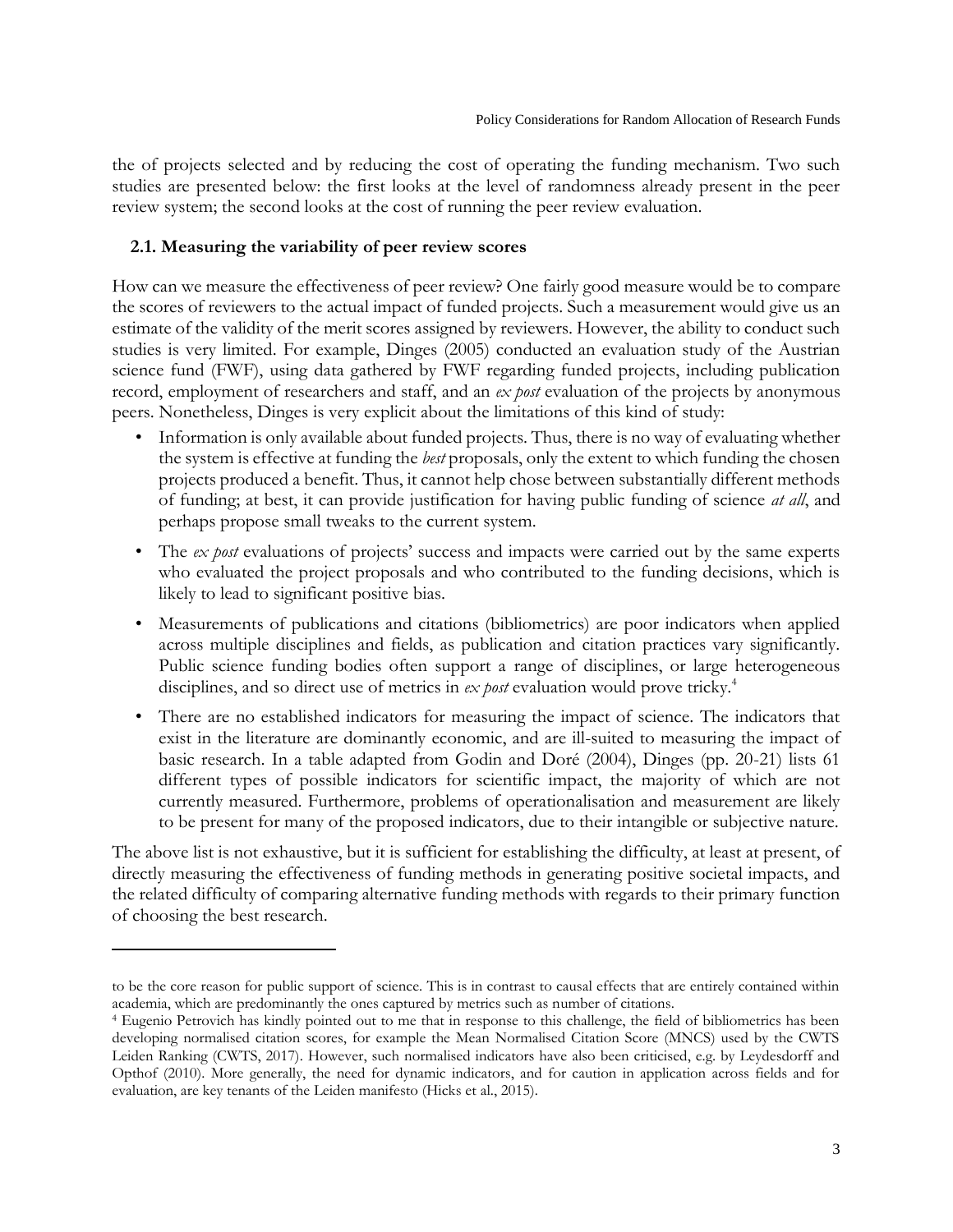A weaker evaluation of the validity of the scores of peer review is to check their consistency: to what extent different panel members agree among themselves about the merit of individual projects. Such a measurement is clearly more limited in what it tells us about the reliability of peer review. Assume (unrealistically) that there is some true measure of the merit of a proposed project in the same way there is a true measure of the length of a stick, neglecting for now the inherent value-laden and dynamic aspects of scientific merit. We can then treat each reviewer's evaluation as an estimate of that measure, with some possible random error and some possible bias, as if each reviewer's assessment is analogous to an independent measurement with a different ruler. Since there is no external measure of project merit, as discussed above, we can never rule out the possibility that a systematic bias is operating on all reviewers, such that close agreement between reviewers is no guarantee of a reliable measure (all our rulers might be wrongly marked in the same way). A wide spread of scores, while telling us nothing about bias, will give us an indication that each individual estimate is subject to large variability (we will know that something is amiss with our rulers if consecutive measurements yield very different results). In the case of peer assessment, we can hypothesise that the source of any observed variability is due either to objective uncertainty, objective differences between reviewers' experience, or subjective differences between reviewers' interests and values. In this scenario of a simple measurement, increasing the number of estimates will increase the reliability of the mean. Therefore, an estimate of variability will indicate the number of reviewers required to make a reliable estimate of the merit of each project. Alternatively, the variability can indicate the level of (un)reliability (only due to error, not bias) of mean scores given a certain number of reviewers.

The most thorough measurement published to date of the variability of grant peer review scores was conducted by Graves et al.  $(2011).<sup>5</sup>$  The authors used the raw peer review scores assigned by individual panel members to 2705 grant proposals. All proposals were submitted to the National Health and Medical Research Council of Australia (NHMRC) in 2009. The scores were given by reviewers sitting on panels of seven, nine, or eleven members, and the average score of the panel was used to decide whether a project was funded or not, based on its rank relative to other proposals.

The authors used a bootstrap method to obtain an estimate of variability of the mean of peer review scores from the available raw scores.<sup>6</sup> In this method, a set of bootstrap samples, often 1,000-10,000, are obtained from the original sample (in this case, the raw scores of a single proposal), by randomly selecting scores from the original raw scores *with repetition*, until a set of the same size is obtained. For example, if an original set of raw scores was {3,3,4,4,6,7,9}, giving an average of 5.14, one of the bootstrap samples might be  $\{3,4,4,4,6,9,9\}$ , giving an average of 5.57, but not {3,4,5,6,7,8,9}, as 5 and 8 did not appear in the original panel scores. Due to the random sampling, the likelihood of any score appearing in a bootstrap sample is related to the number of appearances it had in the original panel, so in the example above any individual score in any bootstrap sample is twice as likely to be 3 or 4 than 6, 7 or 9. The set of bootstrap samples is then used as a proxy for the population of possible samples, yielding a mean and a variance in that mean, and a confidence interval around the mean. This confidence interval, labeled by the authors the "score interval", was then compared to the funding cutoff line: proposals whose score interval was consistently above or

 $\overline{\phantom{a}}$ 

<sup>5</sup> An earlier review paper by Cicchetti (1991) covers various measurements with smaller sample sizes. The paper, published alongside insightful reviewers' comments, is rich in discussion of the evidence available at the time, and the statistical tools suitable for this kind of measurement.

<sup>6</sup> For an introduction to bootstrap methods see Davison and Hinkley (1997).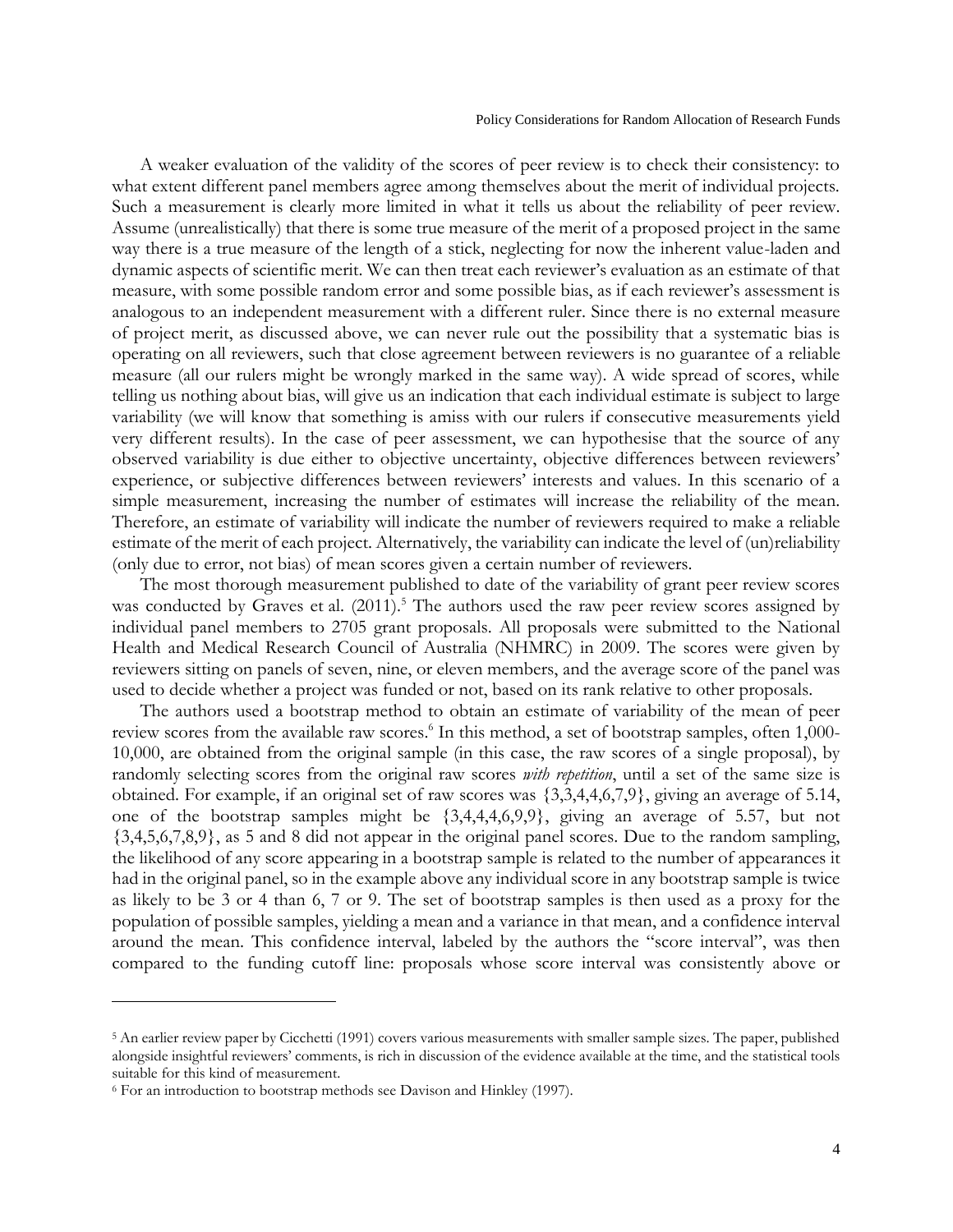consistently below the funding line were considered "efficiently classified" by the review system, whereas proposals whose score interval straddled the funding line were considered as problematic, or "variably/randomly classified". A bootstrap method was chosen because the sample sizes are small, prohibiting the use of more direct estimations of variability, and because the underlying distribution of potential review scores is unknown, and cannot be assumed to be Gaussian.

The results of this bootstrap method showed that overall, 61% of proposals were never funded (score interval was consistently below the funding line), 9% were always funded (score interval consistently above the funding line), and 29% were sometimes funded (score interval straddling the funding line).

In the authors' opinion, the discrepancy between the observed levels of variability, and the importance of funding decisions to individuals' careers, is cause for concern. The authors claim the results show "a high degree of randomness", with "relatively poor reliability in scoring" (p. 3). The authors follow with a list of possible improvements to the peer review system. One of their suggestions is to investigate the use of a (limited) lottery:

Another avenue for investigation would be to assess the formal inclusion of randomness. There may be merit in allowing panels to classify grants into three categories: certain funding, certain rejection, or funding based on a random draw for proposals that are difficult to discriminate. (Graves et al., 2011, p. 4)

Despite their concern, the authors do not offer a hypothesis for the origin of high variability (though a later paper, discussed below, does offer such a hypothesis). Given the existing modelling literature, one reasonable explanation would be that the variable scores are assigned to proposals outside of the past experience, or "vision range", of reviewers. Other possible explanations would be that reviewers have varying subjective preferences with which they evaluate proposals, or different views of the relevant scientific discipline which they were not able to commensurate while on the panel, or that reviewers vary in their ability (cognitive or other) to evaluate the merit of a project given a written description and a knowledge of the scientific discipline. An experiment run by Boudreau et al. (2016), in which "vision distance" was directly measured, suggests that the effect of increased conceptual distance is to introduce *bias* rather than *uncertainty*, with degree of uncertainty remaining roughly constant, and similar in magnitude to that found by Graves *et al*. Boudreau et al. (2016) broke down "vision distance" into two components: "evaluator distance", the degree of content similarity between a reviewer's area of expertise and the area of the proposal, and "proposal novelty", the degree of content similarity between the proposal and all known works in the area of the proposal. They used overlap of standardised keywords, assigned by an independent librarian, to measure these distances.

The above quote from Graves *et al* suggests the authors see a link between variability in scores and a (limited) use of a lottery in funding. While this is not the line taken by the authors, this link can be made even more suggestive, if we think of the workings of current funding panels *as if* they were an implementation of the system described in the quote. If we black box the workings of the panel, and just look at the inputs and outputs, we see 100% of the applications coming in, the top 10% or so coming out as "effectively" funded, the lower half or so being "effectively" rejected, and the middle group being subjected to some semi-random process. Even if we look into the black box, we can see that the process of expert deliberation, when applied to the middle group, bears strong resemblance to the process of a random number generator: it is highly variable and largely unpredictable. Specifically, and importantly, the psychological and social deliberation process for the middle group resembles the operation of a "true" or "physical" random number generator, such as a lottery ball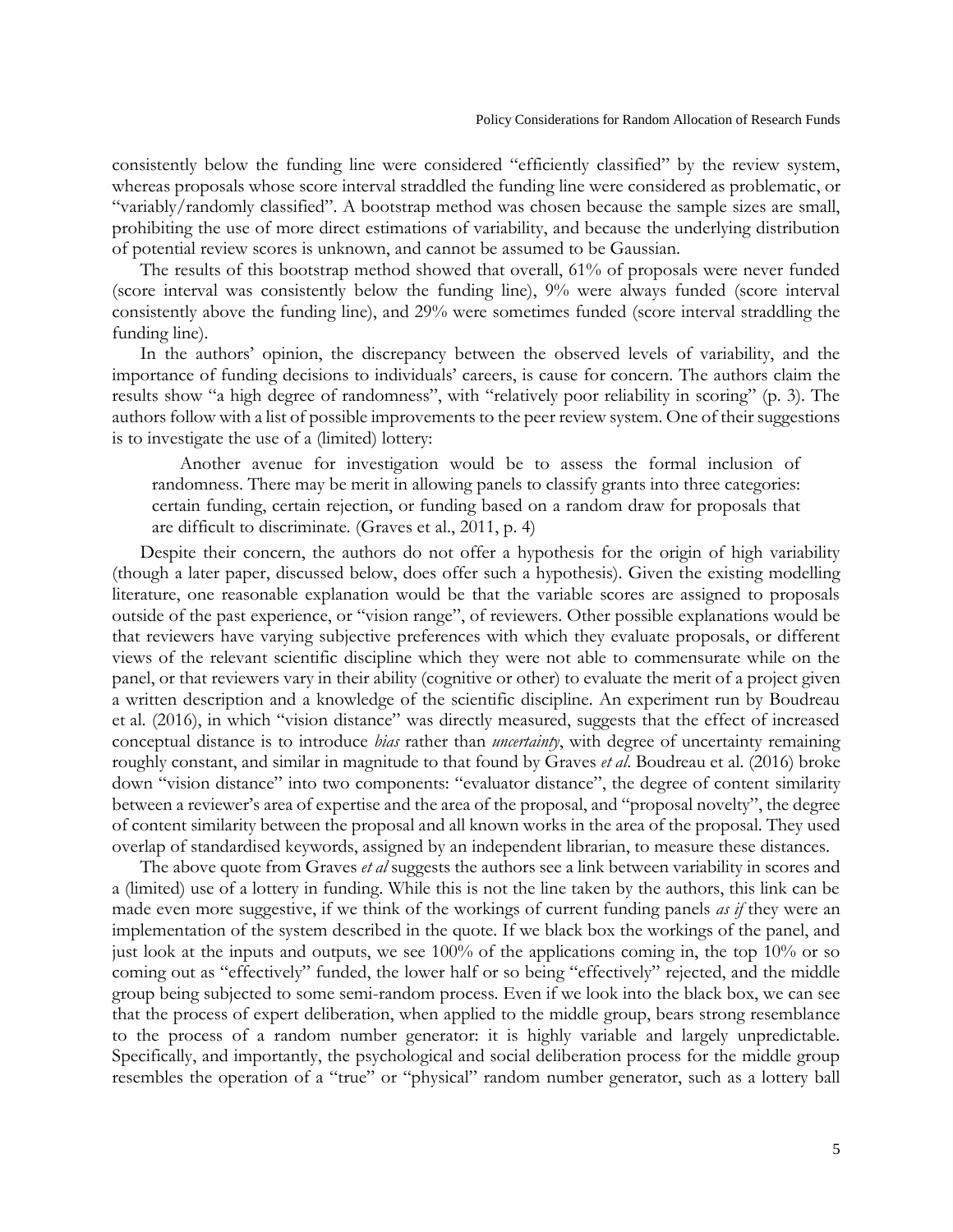machine or a quantum measurement. In such a setup, the unpredictability of the mechanism is due to high complexity or an inherent unknowable nature of the system.<sup>7</sup>

Thus, we could conclude that funding by peer review *is* funding by triage, with random allocation for the middle group. However, there are three distinct differences between peer review and triage with formal randomness: the cost of the operation, the appearance of randomness, and the agency of the reviewers.

#### **2.2. Measuring the cost of grant peer review**

 $\overline{a}$ 

The cost of the grant peer review system can be broken down into three components:

- 1. The cost of writing the applications (both successful and unsuccessful), incurred by the applicants.
- 2. The cost of evaluating the proposals and deciding on which application to fund, incurred by internal and external reviewers.
- 3. The administrative costs of the process, incurred by the funding body.

According to Graves et al. (2011), in the funding exercise discussed above the largest of these costs was, by far, the cost incurred by the applicants, totalling 85% of the total cost of the exercise (p. 3). The authors used full costing of the review process and administration budget, but only a small sample of applicant reports. To complete their data, a more comprehensive survey was conducted amongst the researchers who submitted applications to NHMRC in March, 2012. The results of this survey, discussed below, are reported in Herbert et al. (2013).

The authors received responses from 285 scientists who submitted in total 632 proposals. These provide a representative sample of the 3570 proposals sent to NHMRC in March 2012, and display the same success rate of 21%. Based on the survey results the authors estimated, with a high degree of confidence, that 550 working years went into writing the proposals for the March 2012 funding round. When monetised based on the researchers' salaries, this is equivalent to 14% of the funding budget of NHMRC. New proposals took on average 38 days to prepare, and resubmissions took on average 28 days. The average length of a proposal was 80-120 pages.

Using survey data, the authors also tried to detect a correlation between extra time spent on a proposal and the proposal's likelihood of being funded. Surprisingly, no such correlation was found, and given the power of the study this suggests that, on average, 10 extra days spent on a proposal are likely to *at most* increase the likelihood of success by 2.8% (p. 3). The authors did find a statistically significant correlation between the probability of success and whether the proposal was a resubmission of a previous (failed) proposal: resubmissions were less likely to be funded, on average, when compared to new proposals.<sup>8</sup>

<sup>7</sup> These random generators are different from pseudorandom number generators, such as the algorithms in operation in computers and pocket calculators, which rely on well-studied mathematical systems that guarantee high variability and equal chances to all possible outcomes. For an introduction to random number generators see Knuth (1997, Vol. 2).

<sup>8</sup> The authors do not provide a hypothesis to account for this observation. We could hypothesise that a significant portion of failed proposals represent low merit projects within the visibility range of the scientific discipline. Since, over a short period of time, significant gain of scientific potential is more rare than significant loss of scientific potential (as the field progresses it "exhausts" the area of familiar projects), what is once labelled as low merit (if within the vision range) is likely to be similarly labelled in subsequent years, until a rare breakthrough re-infuses the exhausted field with new potential.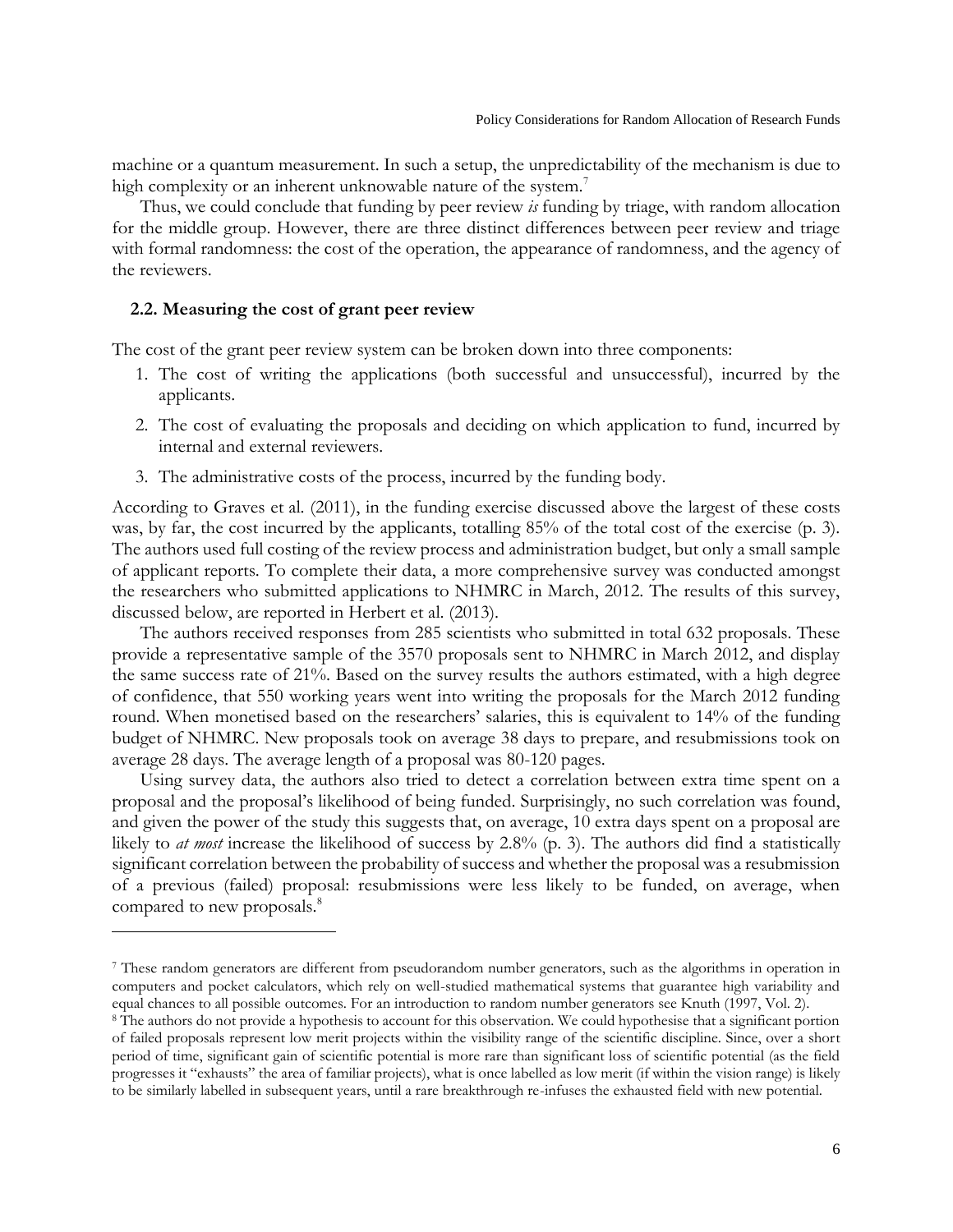The authors' recommendations are largely unsurprising given the findings: time wasted should be reduced by having multiple funding rounds with increasing information requirements, and there should be an exclusion period for failed applications before they can be resubmitted. What is more interesting is the authors' conceptualisation of their findings. The authors hypothesise the existence of a curve which associates the accuracy of the peer review system in evaluating the merit of a proposal to the amount of information provided by each applicant (Fig. 1, in black).



Figure 1: The accuracy of peer review assessment as a function of information provided. Original figure, in black, is reproduced from Herbert et al. (2013, Fig. 2, p. 5), and represents the authors' hypothesis, not a conclusion from their data. The red dashed curve was added by me, and represents an alternative dependance. Herbert et al. (2013) was published under CC-BY-NC licence: [http://creativecommons.org/licenses/by](http://creativecommons.org/licenses/by-nc/3.0/legalcode)[nc/3.0/legalcode.](http://creativecommons.org/licenses/by-nc/3.0/legalcode)

The hypothetical graph of Herbert et al. has certain interesting features:

- The graph hypothesises the existence of an "ideal", which is the amount of information required for the optimal level of accuracy. In the paper this level of accuracy appears close to, though not equal to,  $100\%$ .
- In the area left of the "ideal", i.e. where the information provided is less than the ideal amount, the graph displays diminishing returns, such that equal increases in information provided result in less increase in accuracy the more information has already been provided.
- In the area right of the "ideal", the graph displays an "overshoot" effect, with accuracy decreasing as information increases. In the text, this is explained as the reviewers being overburdened with too much information.

The authors rely on their result, that no statistically significant correlation was found between extra time spent on a proposal and its likelihood of success, to argue that the current amount of information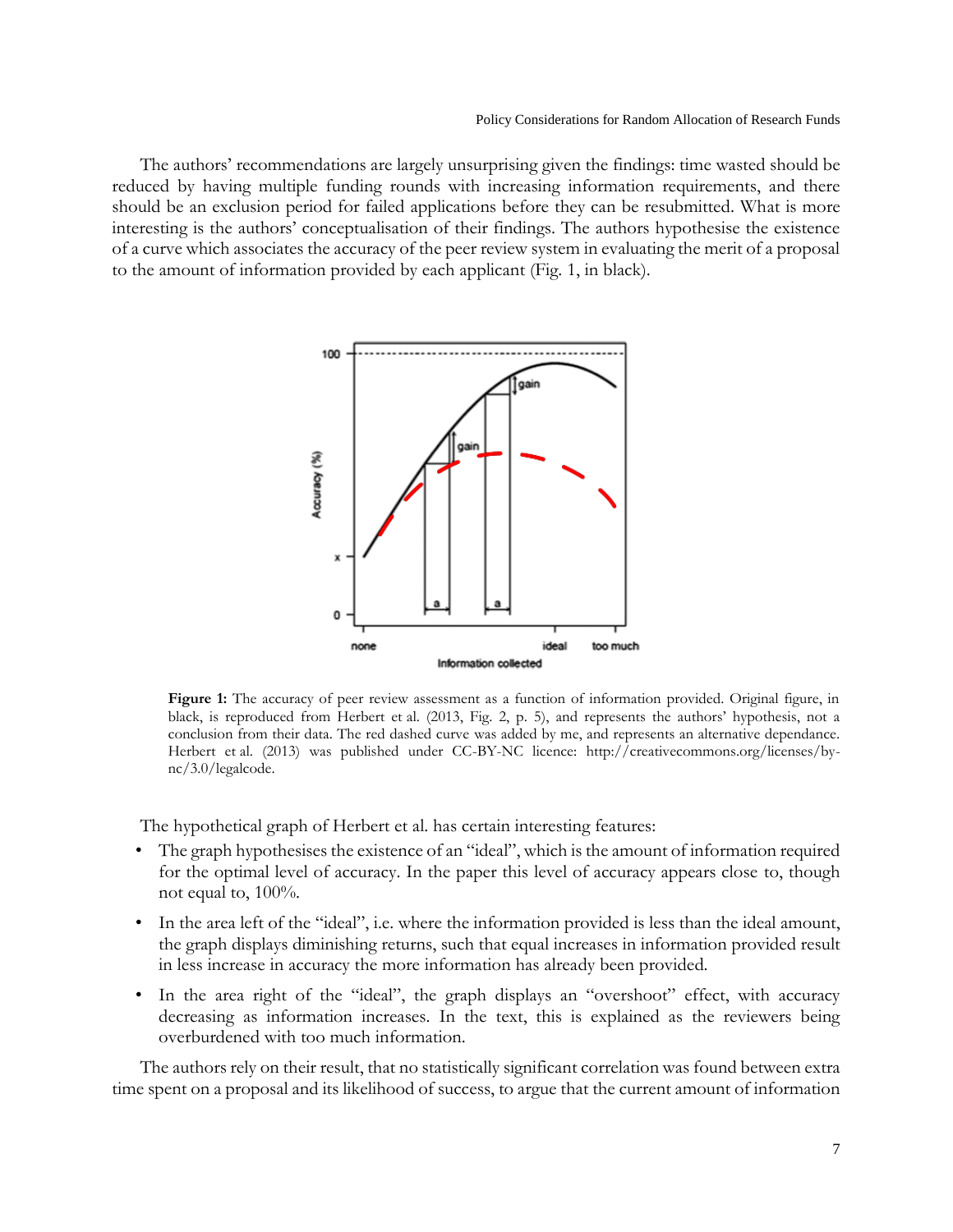provided is more than the ideal. However, one does not follow the other, because increased accuracy does not imply higher merit for a proposal. Nonetheless, the authors' description of reviewers having to read 50-100 proposals of 80-120 pages does suggest an unnecessary cognitive burden. Based on their hypothetical curve, the authors' suggestions for reducing the amount of information gathered implies a lower accuracy for the peer review system. The authors believe this lowered accuracy is justified, on cost/benefit grounds, even though in their model a high level of accuracy is possible. However, given the sceptical arguments about reviewer's accuracy (Gillies, 2014), it is quite possible that a high level of accuracy is not even possible, and therefore requiring scientists to provide less information is not only an efficient compromise, it is in fact epistemically optimal (Fig. 1, dashed red curve).

# **3. Theoretical background on lotteries**

Lotteries have been used in the past, and in some cases are still being used, for distributing various goods, such as the right to rule, money prizes, hunting permits, admittance to sought-after schools and university courses, citizenship, and many more, as well as various "bads", such as military draft or jury duty. The prevalence of lotteries and their unique features have generated various theoretical works in political theory, economics, and moral philosophy.

This section presents two theoretical investigations of the use of lotteries for cases which bear some, though only partial, similarity to the case of science funding. Partial similarities would have to suffice, as there has been no comprehensive theoretical study on the use of lotteries for science funding.

## **3.1 Introducing lotteries to selection mechanisms of individuals by organisations**

Boyle (1998) proposed, in a paper presented to the Royal Society of Statisticians, that graduated lotteries be introduced into processes where individuals are selected by organisations based on fallible measurement criteria, in order to increase the fairness of the process without significant loss of efficiency. Boyle develops this idea from the Victorian economist and statistician Edgeworth (1888, 1890), who in a couple of papers discussed the random element in the allocation of grades in university exams, and the potential benefit of introducing a weighted lottery based on the results of a "light" examination (of an unspecified nature) in the selection of candidates to civil service positions, instead of using the results of university exams. It is assumed that the exam cannot be improved, or if the exam is improved, its best form will still involve some residual random element. In Edgeworth's proposal, students just above and below the cutoff line will be given a number of lottery tickets corresponding to the probability that they deservedly belong above the cutoff line, based on the estimated error in the light exam. According to Edgeworth, the replacement of the fine-grained examination with such a weighted lottery would not significantly decrease (in the long run) the amount of good candidates being admitted to the program, and further it would have two benefits:

- 1. It would mitigate the sense of injustice felt by those candidates who, under the examination method, would score just under the cutoff line.
- 2. It would alert the public to the random component of examination scores.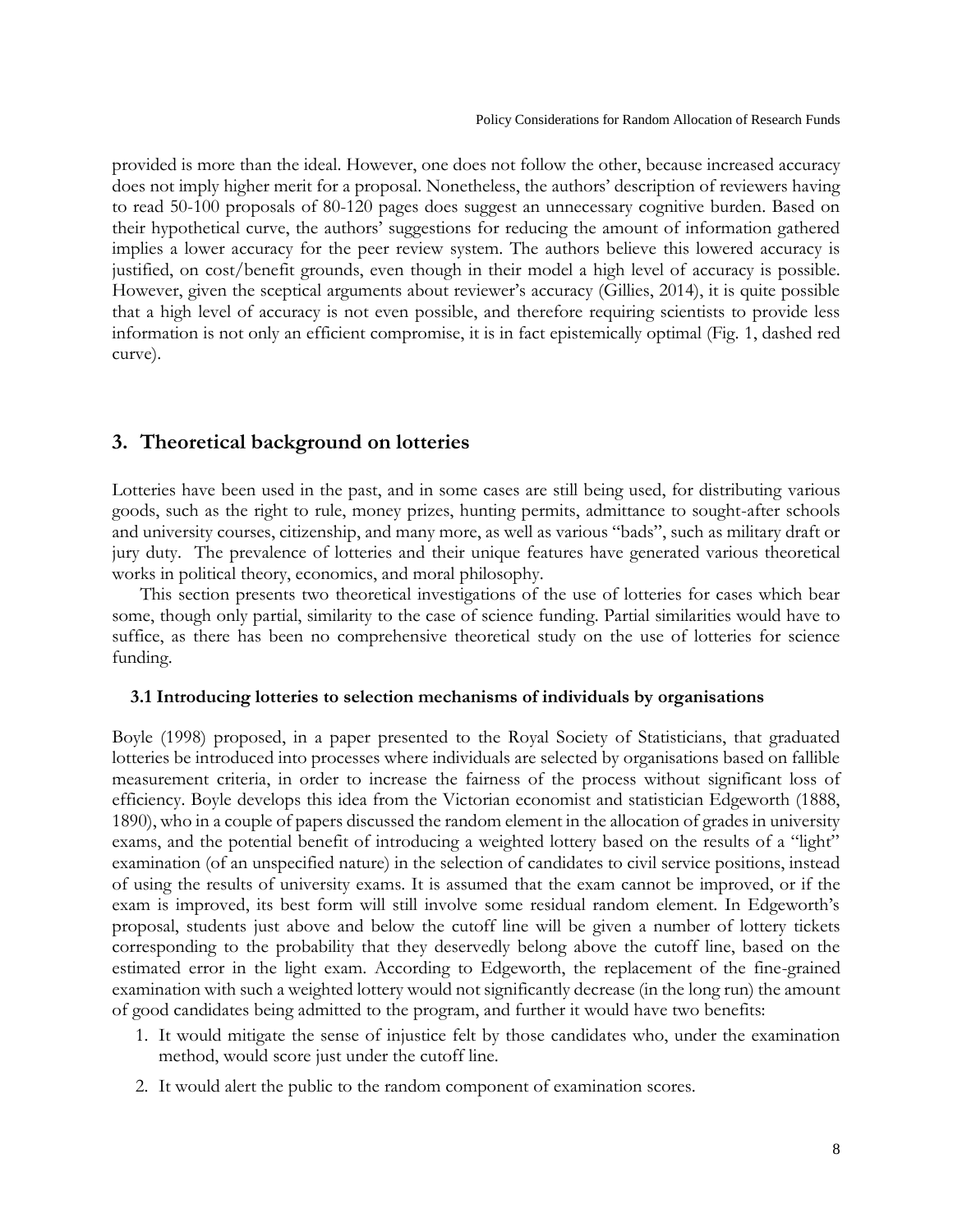Boyle develops and refines Edgeworth's proposal in a series of steps. The first step is to consider in some detail two desiderata of selection mechanisms: efficiency and fairness. These are also key desiderata for a science funding mechanism. Boyle's definitions are:

- **Efficiency** At its simplest form, efficiency is the achievement of maximal beneficial outcome for minimal cost. Boyle gives an example of reducing post-natal infant mortality (Carpenter, 1983): the health organisations measured various indicators of infant risk, combined them to a single measure, and directed extra care to those infants who scored above the "care line". This policy successfully reduced infant mortality rates, and can therefore count as *efficient*.
- **Fairness** Boyle, while admitting the complexity of the concept of fairness, adopts Elster's working definition of fairness, of treating relevantly like cases alike (Elster, 1989). Boyle, following Elster, elaborates four criteria for fairness in the selection of people:
	- 1. The selection process should minimise wasted effort by applicants, e.g. by not requiring information which is superfluous or irrelevant, by not demanding extensive travel etc.
	- 2. The selection process should not make a clear cutoff between candidates whose measurable difference is not statistically significant, e.g. due to random error in measurement scores.
	- 3. The selection process should avoid bias, both intentional and unintentional, e.g. sexism or racism, but also "heightism" or "hairism".
	- 4. The selection process should be free from corruption.

Note that none of these criteria relate to relevant differences; According to Boyle's account, a system which treats all candidates exactly alike would be considered *fair*, though it will probably be *inefficient*. For example, under Boyle's account, if candidate A has some demonstrable and relevant qualities that are better than candidate B's, but A failed to score significantly higher than B on the chosen test (which assumedly checks for these, and other, qualities), it would not be *unfair* if B is consequently picked for the position instead of A, though it might have been more *efficient* if A was picked instead of B.

While the drive for efficiency is often internal to the organisation, there are often external drivers for fairness, including laws (e.g. against discrimination), and public scrutiny of selection results (either via high profile cases or via published statistics). In the case of science funding it seems the drive for efficiency would also be external, e.g. from Congress in the case of US funding bodies. It seems reasonable to generalise here and say that when individuals are selected for some productive roles, the issue of fairness will be of concern among the population applying for these roles (and their extended social circle) and the issue of efficiency will be of concern to those who are positioned to benefit from the products of labour. In Boyle's case the products of labour are enjoyed by the organisation performing the selection, whereas in the (public) science funding case the products of labour are enjoyed by society.

Boyle proposes the following example of how a lottery might have been introduced into a selection mechanism to make it more fair. In the old British grammar school system, an IQ test, called the eleven plus test, was given to students at age eleven, and the high scorers in each local education authority would be given places in the more academically-oriented grammar schools. The eleven plus IQ test was considered the most reliable predictor of the five-year academic success of students out of the available measures, though it was known to be imperfect. Initially, a "border zone" near the cutoff score for admittance was created, and children who scored in the "border zone" were further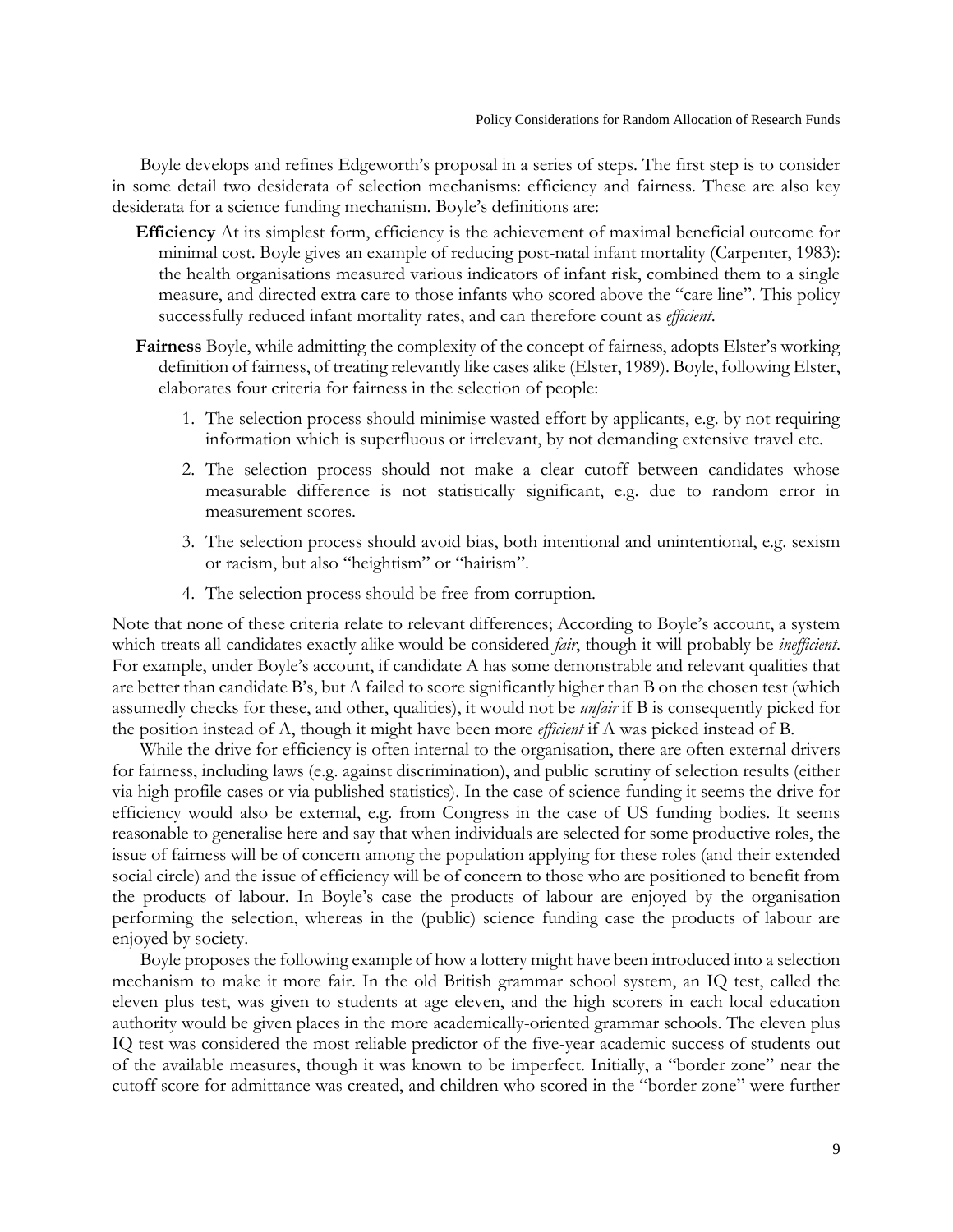evaluated using teacher reports and other information. Over time, probably for administrative reasons, the border zone was shrunk. Boyle claims that the border zone should not have been shrunk, and if anything, it should have been expanded. He claims the border zone should be set according to the possible error in the test: marking errors account for 1% error rate, repeatability errors (children's performance varying on different sittings) account for 10% error rate, and prediction errors (the test not correctly predicting academic performance) account for 15% error rate, and in total Boyle arrives at a 26% error rate. Given a normal distribution of results, and admittance rates to grammar schools of 25%, this yields a "border zone" of 40% of students, those who scored in the top 45% but excluding the top  $5\%$ . From this, Boyle suggests the following:

- 1. Automatically admit the top 5%, who performed significantly better than the other candidates.
- 2. Automatically reject the bottom 55% percent, who performed significantly worse than the other candidates, and where there is a very small chance they scored below the cutoff line by mistake.
- 3. For the remaining 40%, perform a "graduated" lottery, such that 3/4 of the lowest 10% are chosen at random and joined with the second-lowest 10%, from these 3/4 are chosen and joined with the second-highest 10%, and so forth until in the end only half the candidates remain, forming 20% of the original population, and together with the 5% who were selected automatically they form the admittance quota of 25%.

According to Boyle, this mechanism will have the following advantages:

- 1. A lottery is quick, cheap, and random, reducing both the direct cost to the applicant (compared with, say, more testing) and the indirect costs by reducing the incentive to spend extra effort on the test (i.e. reduce the motivation to slightly exaggerate one's own abilities).
- 2. From the point of view of the candidates, a lottery is fairer, as it treats those who are not distinguishable in a statistically significant manner as the same.
- 3. While no process could be completely free from bias, a lottery gives every candidate, whatever their public standing, a non-zero, measurable chance of success. This is true regardless of any particular anti-bias mechanisms that are in fashion at the time.
- 4. A publicly visible lottery is, to a large extent, free from corruption, as no individual has power over the direct outcome. Bureaucrats without taint of corruption may be even better, but they are hard to come by and expensive to maintain.
- 5. A lottery could reduce the costs the organisation spends on proving to external parties the selection mechanism is fair.
- 6. A lottery may benefit the organisation by occasionally introducing into the selection pool candidates who have rare and valuable skills which are not picked up by the test.

Boyle's argument can be applied, with some modification, to the context of project selection for science funding, though some key differences must be remembered:

 $\overline{\phantom{a}}$ 

<sup>&</sup>lt;sup>9</sup> The similarity between Boyle's numbers and the numbers of Graves et al. is largely accidental, arising mostly from the similar arbitrary cutoff percentages of 25% and 21%, respectively. Nonetheless, the similarity is convenient for translating, at least as a mental exercise, from one context to the other.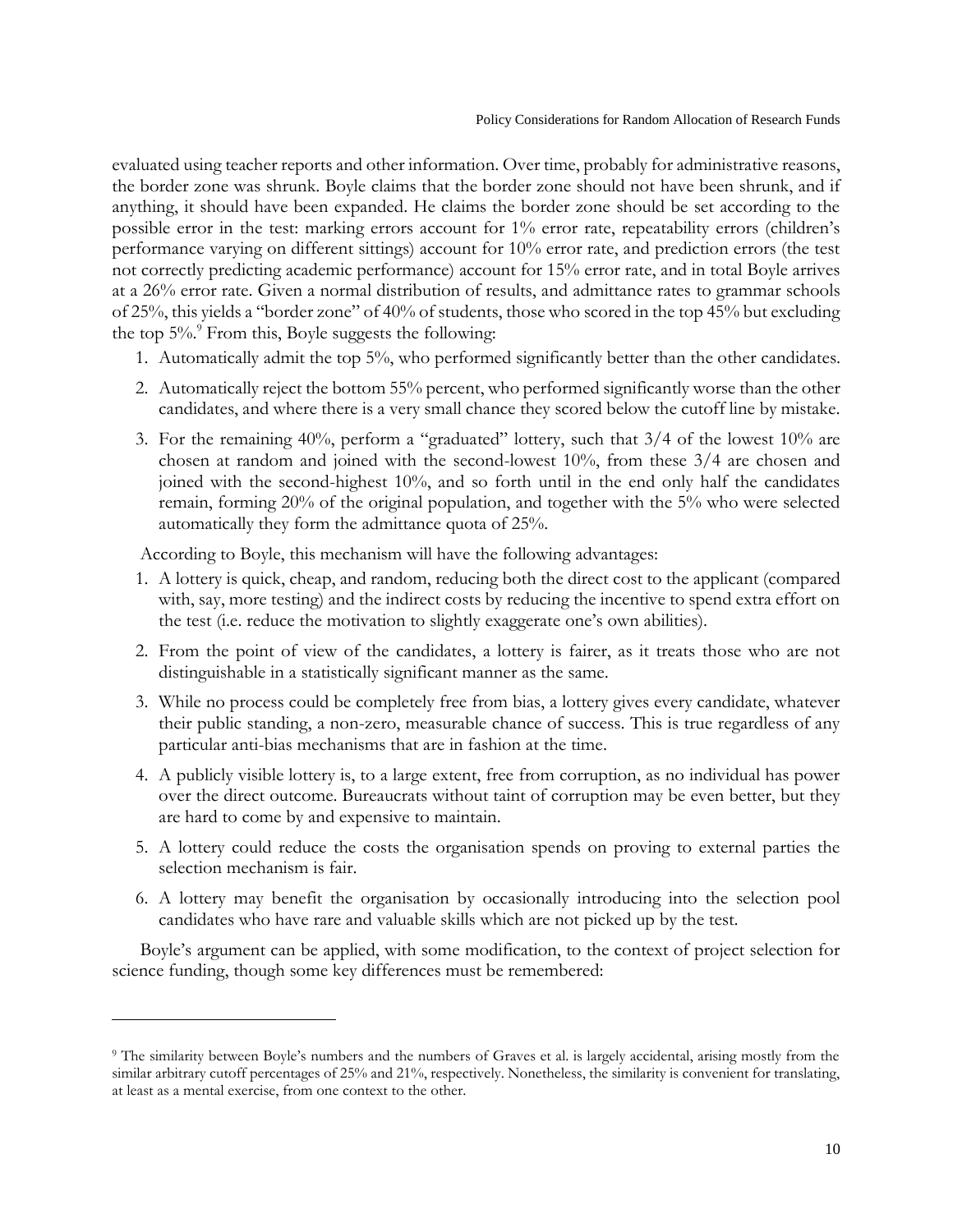- 1. In the science funding scenario the selection is among project proposals, not people. Nonetheless, the decision does directly influence the lives of the researchers associated with each proposal, and so considerations of fairness and psychological effect on participants have their place.
- 2. If we adopt a society-wide perspective, it is both more efficient and more fair to pick the projects of highest merit, because merit takes into account the information needs of the entire population. Nonetheless, when comparing mechanisms of equal ability to generate scientific value, the mechanism that is more fair on the participating scientists would be preferred.
- 3. There is currently no good estimate of the predictive power, and the related error or uncertainty, of the proposal evaluation process, though the arguments and models in the literature suggest it will be large. A significant portion of the error or uncertainty in evaluating proposals may be ineliminable, because the information required simply does not exist at the time of evaluation, as the information demands and values of the society change. Nonetheless, we can use the measurements of variability discussed in §2 as a guideline for setting up the "border zone" for grant proposals.

## **3.1.1 Criticisms and responses to Boyle's paper**

 $\overline{\phantom{a}}$ 

Boyle's paper was published alongside comments from various experts, including moral philosophers, statisticians, an occupational psychologist responsible for entry examination tests, an administrator of school examinations, a marketing expert, and an insurance expert.

A common criticism, both from statisticians and examination administrators, was that a lottery would more often substitute a truly meritorious applicant with a less meritorious applicant than would a test. This was considered an important shortcoming in efficiency, but also considered to be unjust from the point of view of the more meritorious applicant. The statistical details of this argument were in effect identical between the commentators, and can be exemplified in the following model: label the real value, which precisely predicts the performance of candidate  $i$ , as  $T_i$  and the test result score for that candidate as  $t_i$ . The error in the test for that candidate is then  $e_i = T_i - t_i$ . For a well-designed test, this error will be *random* rather then *systematic*, which means it will be normally distributed around a mean value of  $0.10$  Thus, if we compare two candidates, the error in the test would equally apply to both, and the likelihood that the higher scoring candidate will be the better achieving one is greater. The outcome of the test may not be fair, as the test results of one candidate may be higher than the results of another candidate of equal-merit, and lead to the first candidate getting the job; however, both candidates were admitted to the same process, and were equally subjected to the same probability of error. The potential error in the test in fact serves as a kind of lottery, which operates on top of the main function of the test, which is to predict performance.

<sup>10</sup> When the long term achievements of candidates are measurable, as in the case of the IQ test and academic achievement, the tests can be tested for systematic errors, and correction mechanisms which may include some randomisation are sometimes included, e.g. in the order of the questions. As discussed earlier in the chapter, there is no good mechanisms for empirically uncovering general systemic bias in peer review results. Where specific biases are detected, e.g anti-novelty bias (Boudreau et al., 2016), measures can be taken to address them, but that still leaves the possibility of further undetected biases.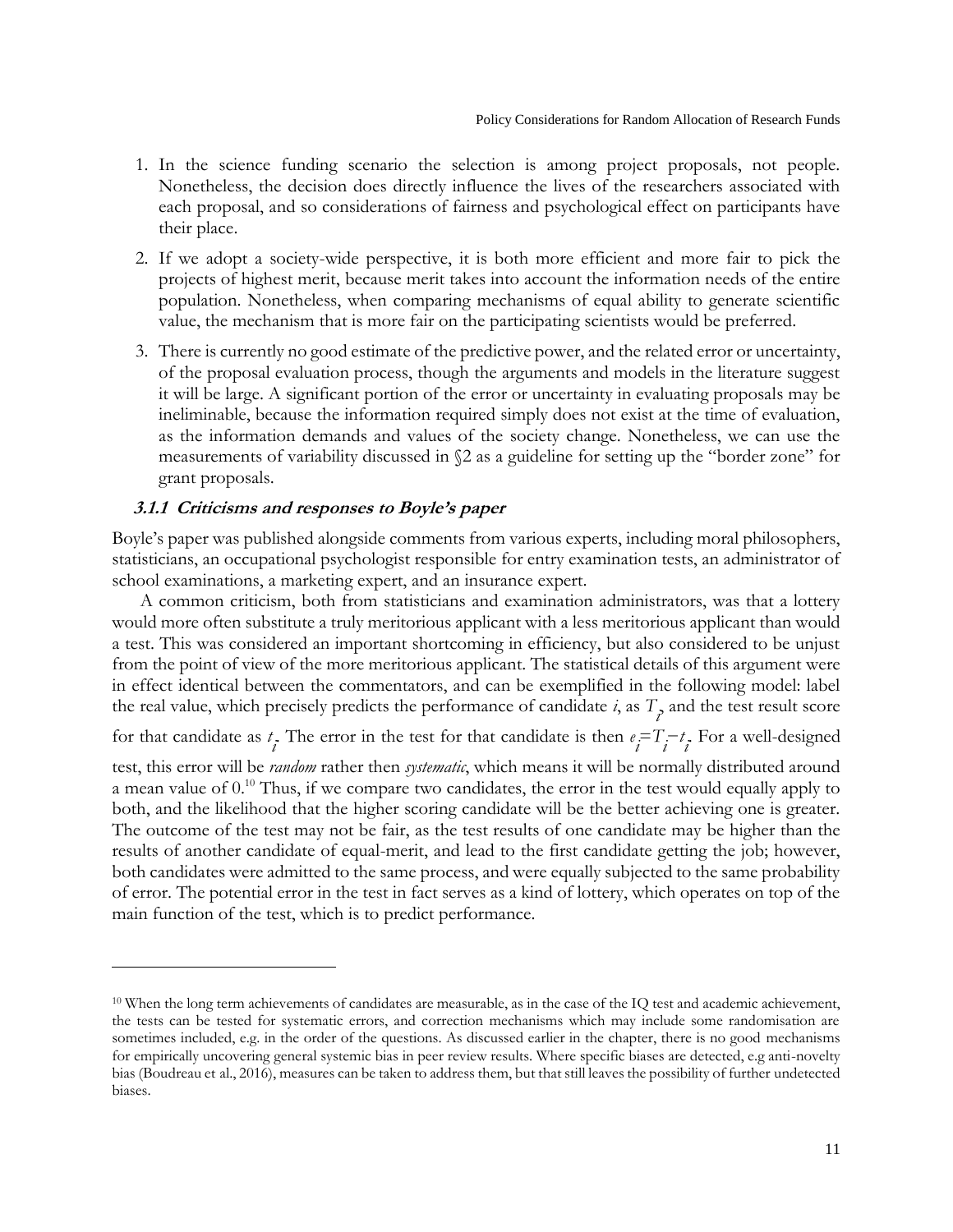Boyle responds to this criticism by first agreeing that merely adding a purely random score to the test scores of candidates would serve no beneficial purpose. However, he defends the graduated lottery on three grounds:

**Non-linearity** The criticism assumes that higher test scores correspond to higher achievements throughout the range of scores, i.e. that the test score is linearly dependant on the real value. However, Boyle claims, there is evidence that, for example in the case of IQ, beyond a certain threshold higher scores no longer predict higher achievement, even if the test succeeds in making predictions for lower scores. Thus, even if the test is reliable when the entire range is considered, if the cutoff score is higher than or near to the point of non-linearity, the criticism no longer holds, since within the new border area the test is no longer a good differentiator of candidates.

In the science funding case, unlike the case of IQ tests, there is no evidence of reliability for any range of scores, and so worries regarding non-linearity are expected to be even more relevant.

- **Systematic bias** Boyle argues that the test is likely to be designed to pick up a few traits which are strongly correlated with success, while ignoring a range of other, more rare or difficult to measure traits. This introduces two possible sources of systematic bias, which, if not directly controlled for, could undermine the efficiency argument:
	- The key traits tested for may be more easily detected in a certain subset of the population, leading to unfair treatment by the test, e.g. logic questions relying on a certain level of linguistic comprehension which favours native speakers even if the job does not require language skills. As mentioned, effective comparison of test results with later performance can help screen for such bias, but only if such comparison is carried out in an effective manner, and if the measures of performance themselves are free of bias.

As discussed above, there are at present no good measures for eliminating systematic bias from grant peer review, because there are no good *ex post* indicators, and because no data could be had on the success of unfunded projects (as opposed to the academic success of children who went to less-academic schools). Studies measuring the performance of particular minority groups in grant peer review do exist, and detected biases sometimes lead to the establishment of dedicated funding pools, though this tends to be very controversial.

• The unmeasured traits which can lead to success may be negatively correlated to the measured traits, e.g. if a deficiency in a key trait provides the necessary motivation to develop rare skills. For example, creative "out of the box" thinking, which can be valuable in certain problem-solving situations, is often suppressed among individuals who are very proficient in specific analytic, semi-algorithmic problem solving skills. A test for the latter kind of skills will be biased against those candidates who are strong in the former set.

Similarly, in the science case, highly innovative thinking may be correlated to low evaluation based on the prevailing "paradigm", as argued by Gillies.

In both cases of bias, the criticism that tests are better than lotteries at selecting the best candidates is undermined because we have reason to suspect that the "error" in the test is not normally distributed for all individuals in the population, the test is therefore not an "effective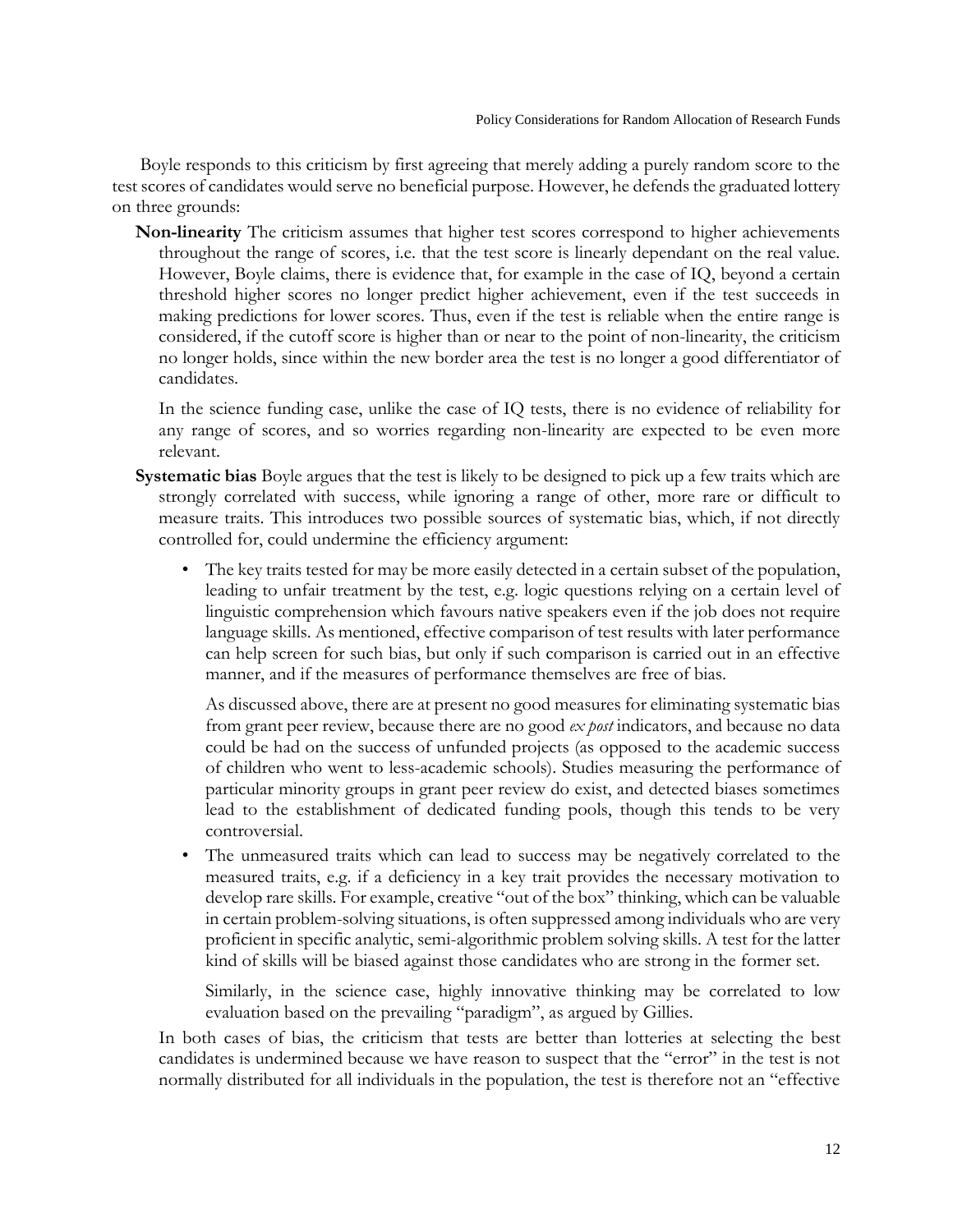lottery", and its claim to fair treatment of all candidates is undermined. More blatant cases of bias could also be counted here, such as bribery and overt racism and sexism (as opposed to hidden biases that result from the choice of evaluative criteria).

**Diversity** As mentioned in some of the comments on the paper, one of the possible advantages of a lottery over a test is to promote diversity, by preventing "cloning" of existing candidates. This is not a comment about fairness, but a comment about efficiency: it is better *for the organisation* to have a more diverse workforce, to allow diverse thinking and learning. This efficiency consideration, which takes into account the cohort of recruits as a whole, is different from the efficiency consideration of the test, which is only a measure of how well the test predicts the performance of individual candidates and supports good selection decisions based on these individual predictions. Thus, the argument goes, to maximise efficiency it is good to have mechanisms that address both aspects of efficiency (individual-level and group-level), and a lottery serves group-level efficiency better than a test would, by increasing diversity.

This argument by Boyle is directly supported by models of science funding, and bears very strong resemblance to Gillies' argument against the homogeneity-inducing effects of peer review.

Another criticism, presented by Goodwin, argued that by the logic of the argument, and given the long tail of error distributions, *all* applicants should be admitted to a graduated lottery. This argument is a local and restricted version of Goodwin's more general advocacy for the use of lotteries as means to advance fairness and justice (Goodwin, 2005). According to Goodwin, there are three reasons for admitting all candidates to a weighted lottery:

- 1. For every candidate submitted to the test there is *some* chance that their score does not reflect their true merit, either because of marking error, or because the test is not well-designed. Specifically, for candidates scoring just outside Boyle's "border zone", there is a good chance that their true merit is very close to those who scored just within the "border zone", and therefore they should be admitted to the lottery as well. This argument can be repeated until all candidates are admitted to the lottery.
- 2. From certain justice perspectives, no one should be barred from success *ab initio* due to lack of talent.<sup>11</sup> In a weighted lottery, no matter how bad your chances are, you have at least some chance of winning.
- 3. If, as Boyle argues, it is useful to be aware of the chance element in testing and selection, would not all candidates, rather than just the borderline candidates, benefit from this awareness? The beneficial effect of restricting the pride of winners and the despondency of losers should be applied to all.

Goodwin's criticism focuses entirely on issues of fairness and justice. This makes sense in the context of an education system, as education is often considered a mechanism for advancing social justice and fairness, e.g. in providing equal opportunities. The applicability of such arguments to the science funding case is more limited. For purely pragmatic reasons a restricted lottery in a border zone seems more efficient, especially if the border zone is small enough to be treated with a simple (equal

 $\overline{\phantom{a}}$ 

<sup>11</sup> This is not true for all perspectives of justice. More about how lotteries fit with various perspectives of justice and fairness is available in Goodwin (2005); Saunders (2008).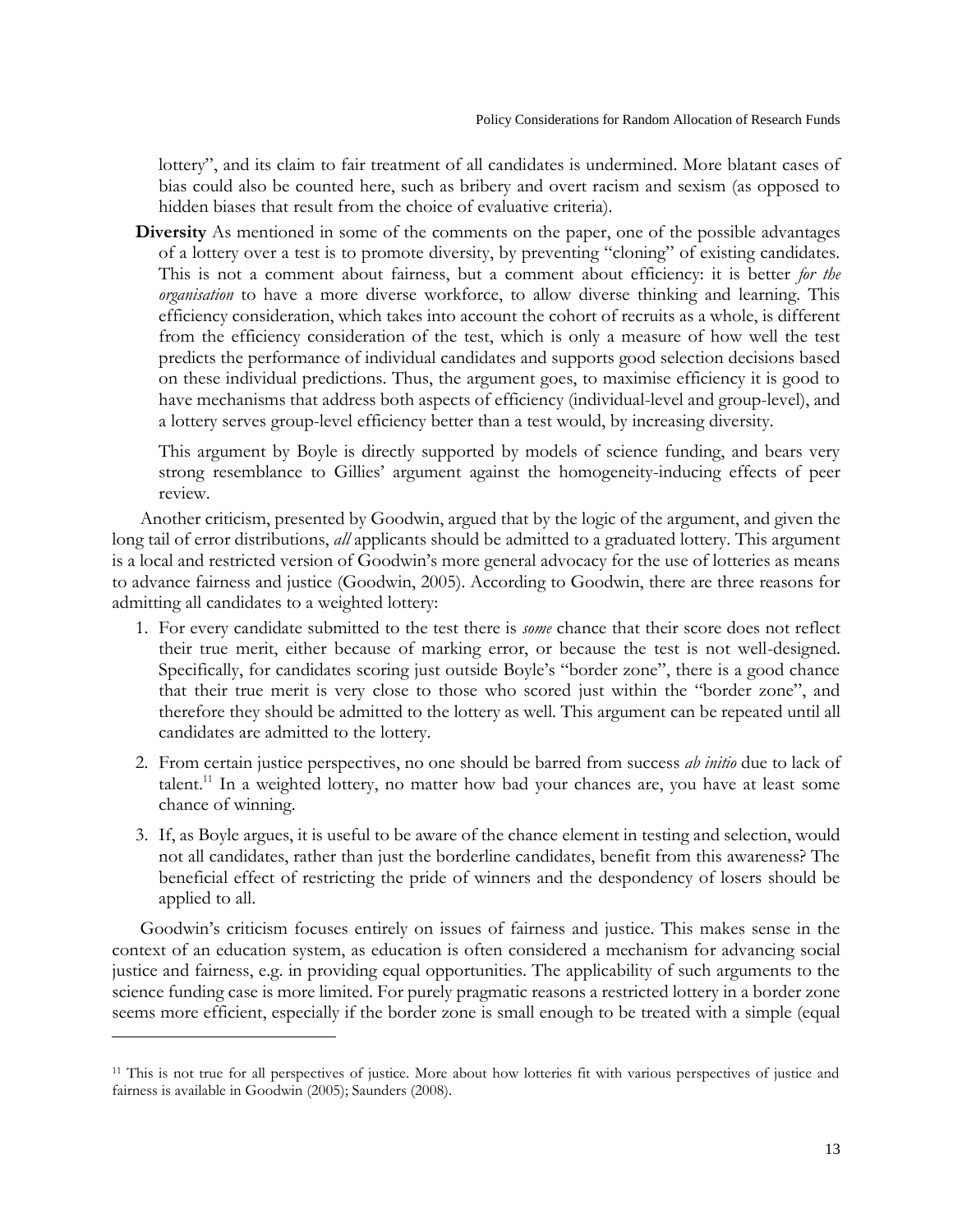chance) lottery instead of a graduated lottery. However, experience with the system in practice will provide further insight into the differences between a border-zone lottery and a full lottery, and this paper does not reject the viability of a full lottery as a potential allocation mechanism. After all, if it can be shown that the cohorts selected by a full lottery perform no worse than cohorts selected by peer-review or border-zone lottery, then the cost-saving and fairness advantages of a full lottery will tip the balance in its favour.

#### **3.2. The economics of distributing goods by a lottery**

Boyce (1994) challenges the notion that when lotteries are chosen in real-world scenarios over other distribution mechanisms it is because of their fairness. He claims that in many real life situations many members of the community are excluded from participating in a given lottery, and furthermore a discriminatory fee is often required to participate in the lottery. These conditions, he argues, undermine many lotteries' claim to fairness. However, he argues, agents have reasons to prefer lotteries over other distribution mechanisms for purely self-interested reasons. His argument presents a mathematical formalism of distribution by lottery, which is compared to three other candidate distribution mechanisms: auctions, queues, and measurements of merit. As will be shown below, allocation by peer review bears some similarities both to distribution by auction and to distribution according to measurements of merit.

## **3.2.1. Optimal distribution**

First, Boyce establishes the condition for optimal distribution. Assume we have *k* homogeneous goods to be distributed among *N* people. These people will place some value on the goods, which could then be ordered to give a ranking of utilities, say from  $v_1$  for the highest value to  $v_N$  for the lowest.

In the most efficient allocation, the goods will go to those who value them the most, yielding an overall utility of **Errore.**. Boyce notes, however, that the satisfaction of those members of the group who receive the goods is only one aspect of the efficiency of a distribution mechanism. The other aspect, according to Boyce, is in communal rebate. If the *k* goods are provided from some collective pool, it may be preferable to require payment from the members who received the goods. This payment could then be distributed back to the community.

Boyce's analysis relies heavily on the value individuals place on the good (in our case, the research grant). This is not the case in science funding, where the measure of a good distribution is one that maximises contribution to well-being via the products of research, not one that maximises the satisfaction of the desire of scientists for grant moneys. Keeping this clear distinction in mind, it is worthwhile to consider the issue of consumption in the science funding case for two reasons:

- We may consider whether there is any correlation between the consumption utility of a research grant for a particular scientist, and the likelihood of that scientist's project resulting in a significant contribution to well-being, i.e. whether individuals how are highly motivated to do research end up producing better research.
- If two funding mechanisms are equally good at generating contributions to well-being, we may prefer the mechanism that better satisfies the desires of participating scientists, assuming other secondary desiderata, such as fairness, being equal.

## **3.2.2. Distribution by auction**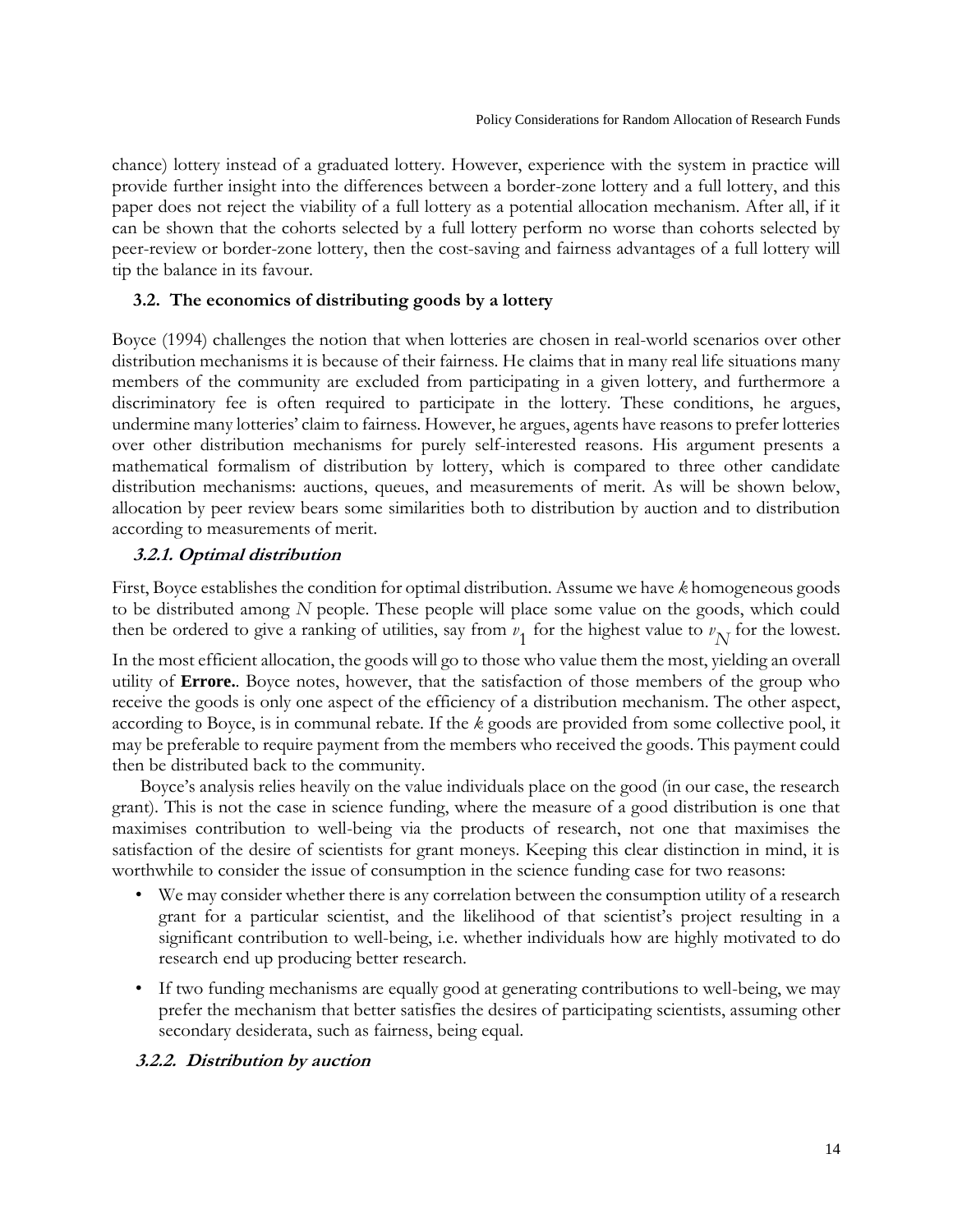The go-to economic mechanism for the distribution of goods is an auction. As a well-studied distribution mechanism, auctions serve as a good benchmark for other distribution mechanisms, such as lotteries. According to Boyce, in a *k* price auction of *k* homogeneous goods, the goods will sell for some market value  $v_k$ . There will be  $k$  people who are willing to pay this market price, because they value the goods more than the market price,  $v_i \ge v_k$ ; label these people group A. Each member of group A has a consumer benefit of  $v_i - v_k$ , leading to a total benefit of **Errore.**, while the other members of the population, the ones who value the good less than its market value, have no benefit. However, the auction's earnings could be rebated to the community, in which case, assuming equal rebate, there will be a further individual benefit for all members (including members of group A) equal to  $k\nu_{\not k} /N$ . Note

that for large communities (*N*≫*k*) this benefit vanishes.

An analogous system to an auction in the science funding case would be if scientists had to make certain promises about future utilisation of the funds in order to win them, the grants going to those scientists who promised the most. In this case, the scientists would "pay" for the grants with their time and labour, and this "payment" will be distributed to society via the impact of their research. The highly uncertain and dynamic nature of science significantly undermines the viability of this option, because the "payment" offered by scientists cannot be predicted or evaluated accurately in advance.

In such a "promise competition" there would be a clear incentive to exaggerate what one can deliver, with clear harmful consequences. In fact, since proposals in peer review are evaluated as a hybrid of researcher credentials, project details, and expected impact, some element of auction (in the form of promise competition), and motivation for exaggerated promise, already exists in the current peer review system.<sup>12</sup>

A good measure against exaggeration would be to penalise scientists who did not deliver on their promises. However, due to the highly uncertain nature of research such penalisation is likely to be dished out to scientists who gave their honest best estimate. Furthermore, penalisation could, in the long run, result in more risk-averse proposals, to the detriment of the entire enterprise. Unless other solutions could be found, an auction-like mechanism seems to be ruled out for science funding.<sup>13</sup>

#### **3.2.3. Distribution by queue or evaluation of earned merit**

 $\overline{\phantom{a}}$ 

According to Boyce, in a queue or merit system, the *k* individuals who value the goods the most will need to spend resources by an amount close to  $v_k$  in order to win the goods. The kind of queue

discussed here is a first-comes-first-served mechanism, where individuals can spend resources (waking up earlier, sleeping by the venue the night before) to improve their chances of winning the goods. From an economics perspective, this mechanism's operation is indistinguishable from a merit evaluation system, if we assume a merit system where the individuals are able to expend resources in order to gain merit. A queue has a similar individual efficiency performance as an auction, because *k*

<sup>&</sup>lt;sup>12</sup> The issue of exaggerated promises by scientists and the harm caused by the resulting unrealistic expectations is discussed in several of the papers collected by Irwin and Wynne (1996).

<sup>&</sup>lt;sup>13</sup> An alternative auction-like mechanism, where scientists compete by proposing sensible cost-saving mechanisms in order to win grants, would possibly help as a one-off exercise to curtail inflating expenses such as instrumentation costs. However, it is not likely to be a sustainable allocation mechanism.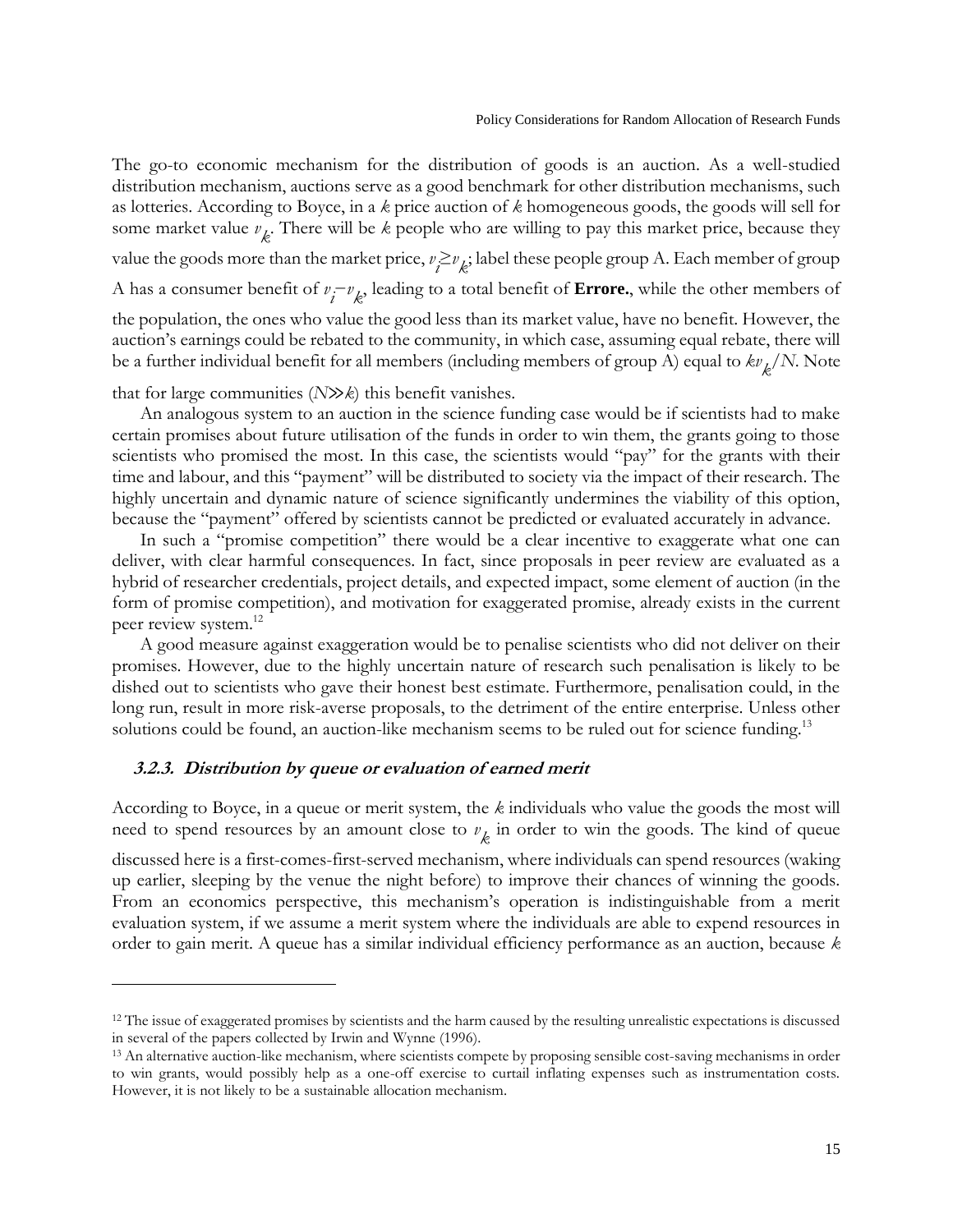individuals win the goods by "giving up" *v k* worth of resources. However, queues are less efficient from a community perspective, since the cost paid by participants is dissipated (lost) in the case of queues, without leaving the possibility of communal rebate.

The issue of the expected utilisation of research funds rules out a first-comes-first-served queue model for science funding. Given the evidence presented in §2, that extra time spent on a proposal does not correlate with higher likelihood of success, it is unlikely that Boyce's system of earned merit is a good model of science funding applications, though at a coarse grained level we may say that the high time investment involved in grant applications leads to self-selection amongst scientists. There is, however, no clear reason to believe that the scientists most able and motivated to spend significant time on grant applications are those most likely to maximise utilisation of grants.

In addition, in the science funding case there may be a further consideration, which is the advantage, both to applicants and reviewers, of participating in the review process. For the applicants, these benefits include constructive criticism from experts in their fields who they might not have access to otherwise, and, arguably, a more honest opinion of their proposal allowed by the anonymity of the review process. As to reviewers, the process grants them access to a comprehensive snapshot of the research agenda in their field, which is fuller than the picture derived from the list of accepted proposals (which is often made public), and timelier than the published record due to the duration of research and delays in the publication process itself. Furthermore, being a member of a review panel grants the reviewers prestige as experts in their field, and provides them with tacit knowledge about the workings of the system which might help the chances of their own proposals or those of their colleagues. Having said that, it is not clear that these advantages are significant when compared to issues of utilisation and cost, or even desirable, nor is it clear that these benefits cannot be captured in other distribution systems, or via pathways outside the distribution mechanism.

#### **3.2.4. Distribution by lottery**

First, Boyce establishes that lotteries are not efficient, in the sense that they do not maximise overall utility. For now, assume the lottery is non-transferable, i.e. winners cannot sell their winnings to other members of the community. The overall utility yield will be the average utility multiplied by the number of goods,  $kE(v)$ . It is easy to see that this quantity is always smaller or equal to the optimal utility presented above, and it is only equal when everyone values the goods the same.

Boyce then extends his analysis to a consideration of community rebate in the lottery case. If the lottery requires that participants pay a fixed, non-refundable fee *F*, the number of participants in the lottery, *n*, will be determined such that the last person to participate is indifferent between the expected value of the lottery and the fee,  $F=(k/n)v_{n}$ . All participants other than the last have positive expected utility, as  $v_i \ge v_n$  for all *i*<*n*. Define group B as those *n*−*k* individuals who would participate in a lottery, but would not pay the market price in an auction of the same goods (note that their number, but not their identities, is the same as those who participate in the lottery and lose). For everyone in group B,  $v_k > v_i \ge v_n$ . Thus, if the fee was set equal to  $v_k$ , the lottery would become equivalent to an auction. Like an auction, a lottery can also implement a rebate, where the earnings from the fees are redistributed back to the community. In the absence of rebate, all members of group B would prefer a lottery to an auction, as it gives them a positive expected utility.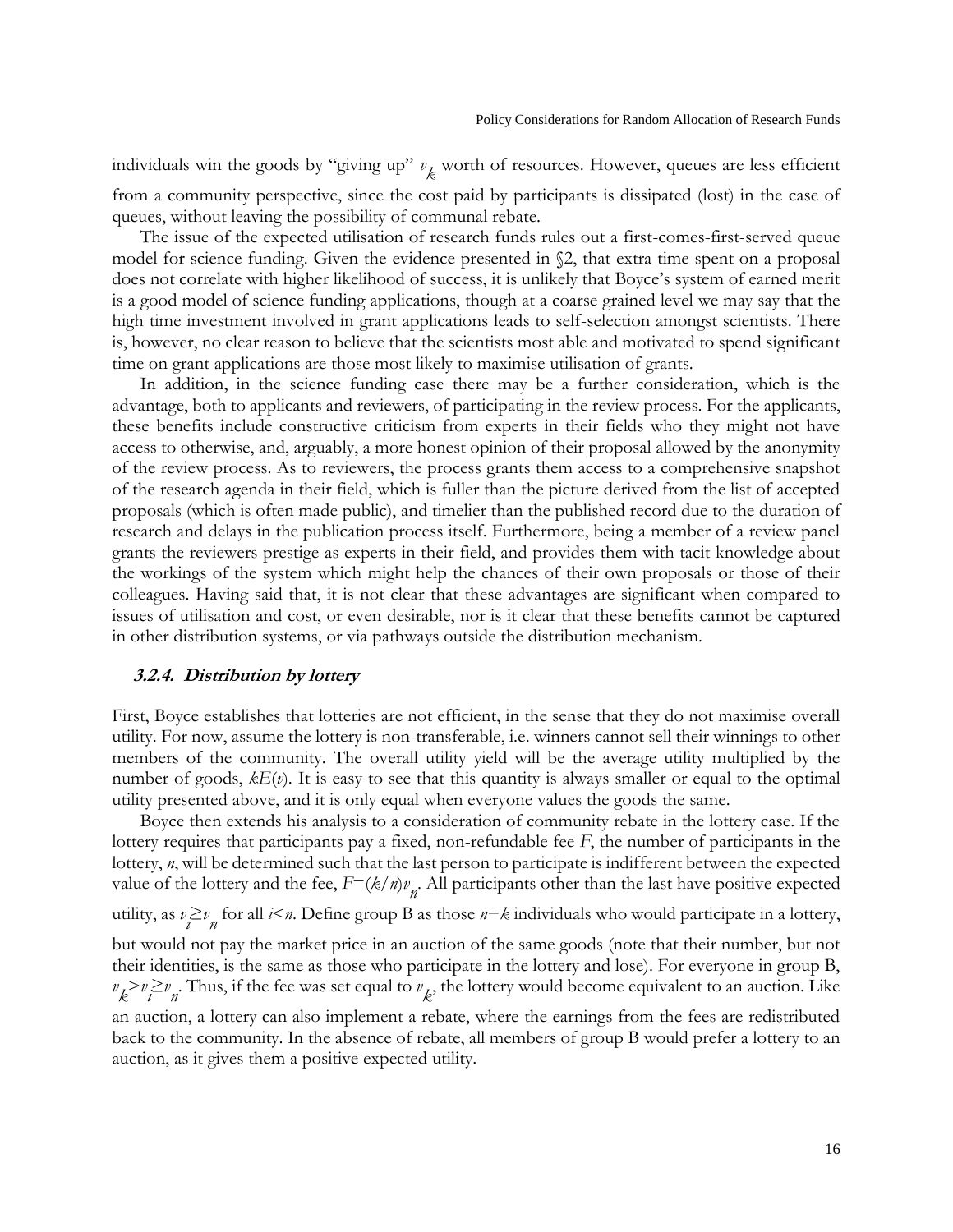Now consider the case of a transferable lottery, where winners are allowed to sell their winnings to another member of the community. All community members outside of group A will, upon winning the lottery, end up selling their winning to a member of group A. Thus, a transferable lottery encourages speculating, and the number of participants in a transferable lottery will be greater than the number of participants in a non-transferable lottery.

First, let us consider the issue of transferability in the science case. In Boyce's analysis the goods are non-monetary and the agents obtain them with money, whereas in the science funding case the goods are composed of a significant monetary element (as well as some non-monetary perks) and the scientists obtain them by writing proposals, a process which dissipates their time. Collaborations aside, scientists do not seem particularly interested in obtaining each other's time, making transferability problematic. I will therefore consider only non-transferable lotteries as possible science funding mechanisms.

Now, consider the possibility of participation fees and community rebate in the science funding case. Currently, research proposals have little value for anyone except, perhaps, their author, and so there is no possibility of rebate (as is common in merit evaluation systems). In order to consider possible rebate mechanisms, the time spent competing for grants needs to be replaced with an activity that achieves something of value to the community, for example contribution of time and experience to the education system or relevant industries, or mentoring young researchers. If mixed with some light checking mechanisms (e.g. those proposed by Gillies (2014); Fang and Casadevall (2016)), we get a system that guarantees some minimal level of utilisation, reduces lost costs (by reducing the time wasted on detailed applications), introduces rebate (in the form of "participation fees") and, according to Boyce's analysis, increases participation.

## **4. Design of a possible science lottery policy**

The previous section presented two theoretical approaches to the use of lotteries, and each could be, with some modification, applied to the case of science funding. Another important lesson from the works presented in the previous section is the importance of small details that can make a big difference between two setups that could both be called "lotteries". This section presents a sketch of one possible design of a lottery mechanism for distributing research grants; this sketch is made in order to highlight the various considerations that are involved in the design of a science funding policy.

#### **4.1. Organise panels by epistemic activities**

Selection of applicants depends on the skill set required of the applicant, and on the similarity of the proposed project to previously attempted projects. Both of these judgements, of required skills and of similarity to past projects, require knowledge of a specific area of science. Thus, it makes sense to have the funding mechanism operated by multiple sub-organisations, each responsible for a specific area of research, in a similar manner to the different funding panels within the US National Science Foundation (NSF). However, due to the dynamic nature of research, this structure should be subjected to constant revision, as new areas emerge and old areas diminish in significance.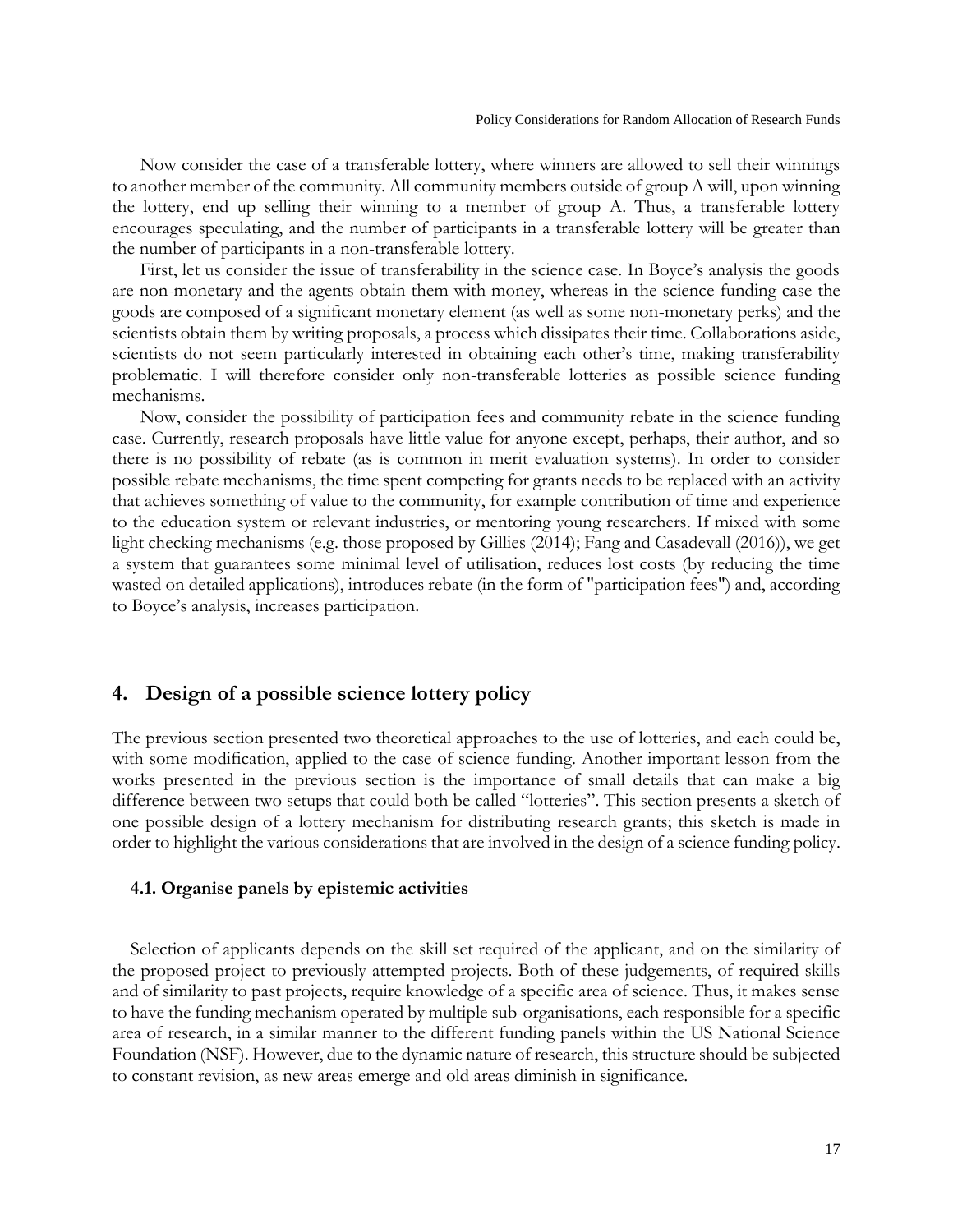Based on the expert knowledge required, it makes sense to assign panels according to different epistemic activities (Chang, 2012), rather than, say, academic disciplines or addressed social need, as communities engaged in a particular epistemic activity are best positioned to accumulate and access knowledge regarding the relevant skill set and similar past projects. Examples of epistemic activities in this context include the design of computational models of climate systems, the construction of optical tools (such as optical tweezers) for the study of biological and chemical colloids, and the observation of particular species in their natural habitats. In this, I accept some aspects of Polanyi's arguments regarding science funding (Polanyi, 1962), stemming from the role of tacit knowledge in epistemic activities, though in general the mechanism proposed here significantly differs from the peer review he defends, as discussed below.

## **4.2. Initial filter by fair and public criteria**

Scientific activity is highly specialised. As such, most members of society would not make good utilisation of science grants. Luckily, scientific activity, and especially scientific training, is also highly codified, in university courses, postdoc programs, and counting of publications and citations. While each of these codified practices has limitations as a measure of ability, combinations of indicators could offer a range of tools for individual panels to create fair and public criteria required to submit a funding application. For example, some panels may require a PhD from a set of recognised institutes, others may add a requirement for a certain number of publications in a set of relevant journals, etc. When drafting these requirements, it is important that elements of chance and bias (e.g. in getting a publication) are remembered, and to the extent that this is possible multiple alternative routes are offered for candidates to meet the criteria. Furthermore, the discussions about requirements should take place openly and frequently within the active community pursuing the system of practice, and should preferably focus on the *minimal* set of evidence that can guarantee the applicant has the *minimal* skill set required to pursue research in the area.

There are two main reasons for focusing on the *minimal* set of skills, as opposed to a *desired* set of skills or an *evaluation* of skill to go along the evaluation of the proposal:

- 1. All else being equal, a broader admission into the system will increase fairness and representation, and will increase the likelihood of the lottery admitting unorthodox individuals with unorthodox ideas.
- 2. Given current tools and understanding, our ability to state exactly, in advance, what the required skill set would be is limited, and our ability to measure those skills even more limited.

There is insufficient space here to defend the second point, but in brief, it is the result of the following considerations:

- Scientific activity, starting with funding and ending with publication of results, is extremely heterogeneous, requiring, among others, technical skills, cognitive skills, interpersonal skills, managements skills, emotional resilience, creativity, and discipline.
- Some of these skills are measurable, but such measurements (e.g. in the screening of candidates for high-rank positions in the Israeli army, including non-combatant positions) can be very costly, requiring a trained psychologist to spend several intensive days with the candidate while the candidate performs various tasks in special test facilities.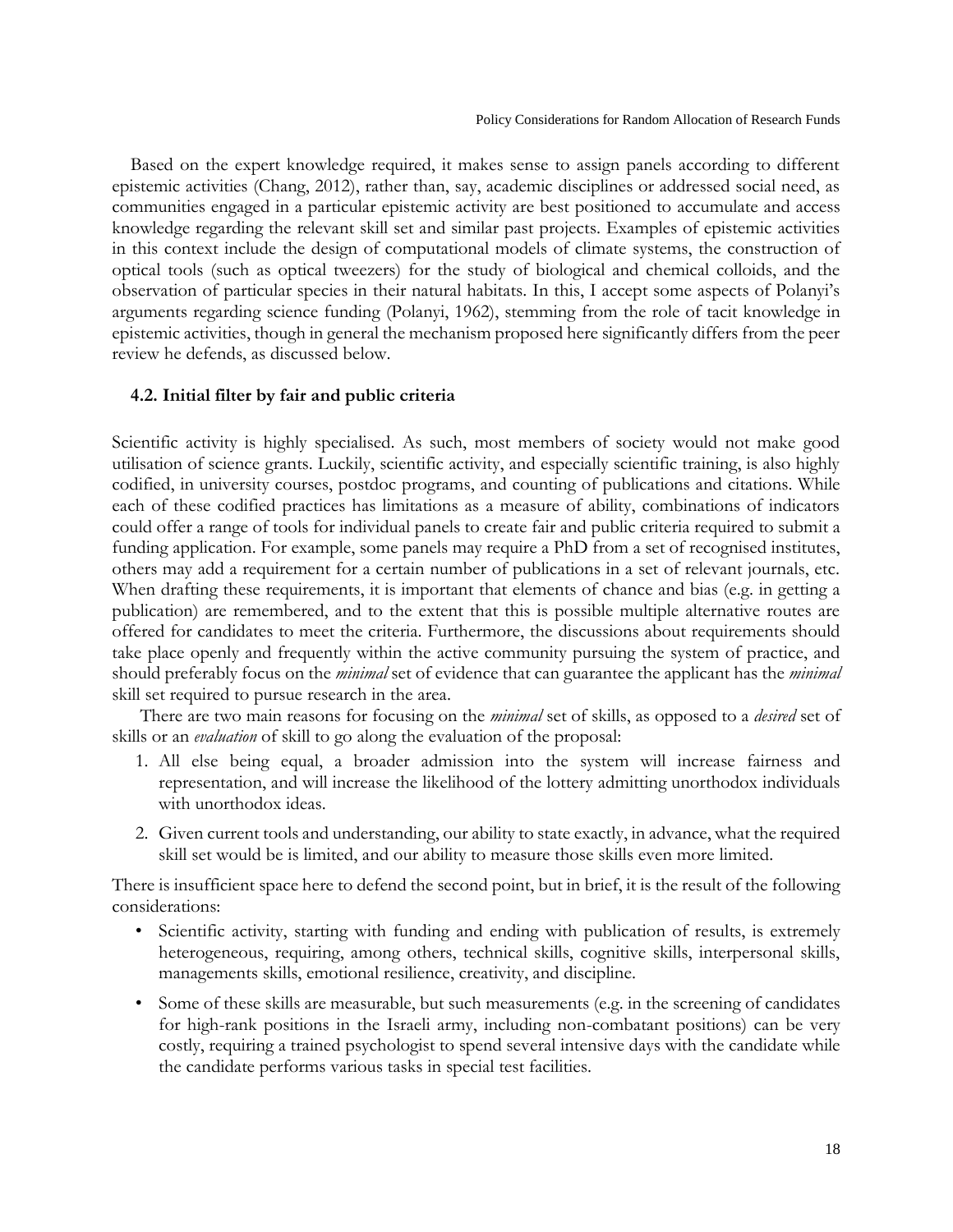- Many of these skills are difficult the operationalise, as there are different views about what these skills mean and how they are manifest.
- Some skills are often latent, only made manifest in rare situations that are hard to recreate in a test environment.
- Some skills may change over time, due to personal development, personal trauma, or other sources; significantly, the change may occur *during* the length of a research project, which is often measured in years.
- The strength of some of these skills may be highly situation-dependant, relying less on the individual and more on the physical or social context of the lab, such that they should not serve as a basis for selection.<sup>14</sup>
- The relevance of some of these skills depends on the specific nature of the research project, but there is high uncertainty about the precise nature of the project *ex ante*, at the point of proposal evaluation.

Despite all the above limitations, it is hard to argue that there are no cases of robust high ability in individual scientists. Such cases are given special consideration in the proposal, as discussed below. If further evidence suggests there really are no such cases, or that it is better to craft policies as if there are no such cases, these special provisions may be dropped.

## **4.3. Use short proposals to locate projects in the space of possible projects**

Uncertainty is inherent to scientific research. Therefore, it makes no sense, neither for accountability nor for efficiency, to ask candidates for detailed research plans. Still, not all projects are identical; history tells us that some projects yield great benefits to society and further research, others less so. As a compromise, it makes sense to ask candidates for short project descriptions, that associate the project with the panel it is submitted to, that outline the perceived potential of the project, and that detail its similarity to past projects, or lack thereof.

Such proposals should serve four purposes, and no other:

 $\overline{\phantom{a}}$ 

- Validate that the project was assigned to the right panel, and if necessary refer it to another panel.
- Further validate that the applicant is minimally conversant in the knowledge of the field, and outright reject applications from candidates which are not. This should be done carefully however, as radically novel proposals (proposals that lie outside the "vision range" of the panel members) may appear at first incomprehensible or incompetent.
- Locate, as accurately as possible, the proposal within the best estimate of the epistemic landscape of the domain. This largely involves drawing analogies to similar past projects and their revealed impact, and some extrapolation into the future of the field and the expected impact of the proposed project. Since information provided in the proposal is slim, the

<sup>14</sup> This point about situation-dependent personal traits bears strong resemblance to the situationist account of moral character presented by Doris (2002).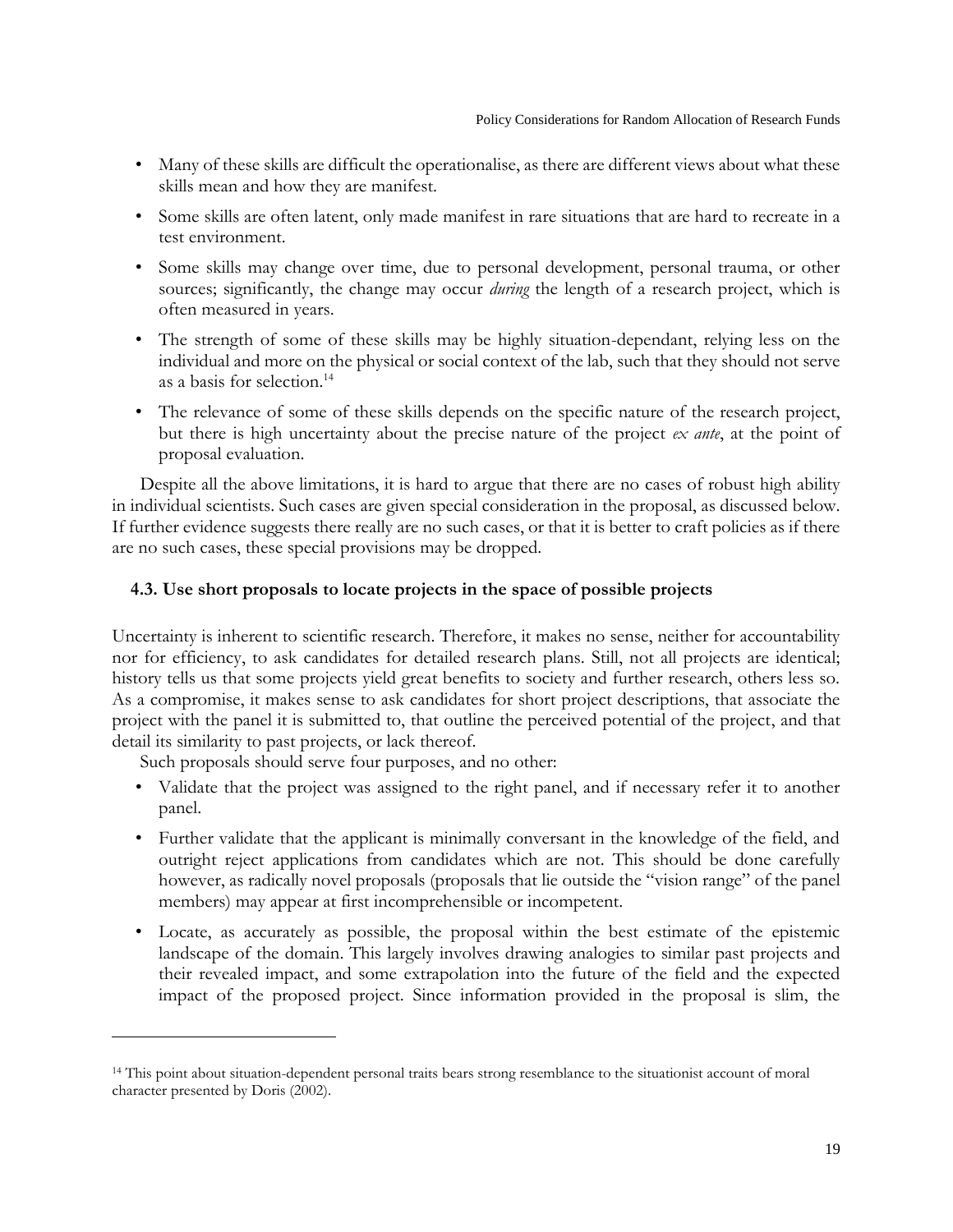assignment should be rough, into groups of "known high merit", "known medium merit", "known low merit" and "unknown merit". It might be possible to introduce graduation within the unknown merit group as well, if the distinction between known and unknown is done on a scale rather than as a sharp distinction.

• Contribute to the detection of rare cases of exceptional talent, where the application should be funded outright.<sup>15</sup> Preferably, the main bulk of the detection of exceptional talent should occur outside of the funding exercise, e.g. via international competitions, or if a talented individual successfully solves a "hard nut", a long-unsolved problem in the discipline, or if they are able to make a significant and recognisable novel contribution without guidance or financial aid. If these signs are not detected prior to the funding exercise, a research proposal may indicate either of the last two, and panel members would be allowed to inquire further into such cases. Either way, this would only capture a small subset of as-yet-undetected talent, as one reviewer noticed. In cases where individuals have already demonstrated exceptional talent through a major contribution there should be, and are, available funding streams outside the lottery to support them.

## **4.4. Triage proposals, using a lottery for the middle group**

The assignment of expected value, based on the location of the project in the space of possible projects, is used to triage the proposals:

- 1. All proposals of known high merit should be funded. Based on the results of Graves et al. (§**Errore. L'origine riferimento non è stata trovata.**), this would account for about 10% of proposals, though of course some variation is expected over time and between fields.
- 2. Proposals of known medium merit and proposals of unknown merit should be placed in a lottery. If graduation is used for the unknown merit group, a graduated lottery may be used accordingly, in a similar manner to Boyle's graduated lottery.
- 3. All proposals of known low merit should be rejected. Based on Graves et al. this would account for  $50-60%$ .

Further fine details should be considered:

 $\overline{\phantom{a}}$ 

- The lottery should be carried out publicly, and the random selection mechanism should be open to scrutiny.
- Authors of applications which have been scored as known low merit should be informed of the past projects which have been relied upon to make the judgement.
- If there are not enough funds to fund all projects of known high merit, e.g. in the early stages following a major breakthrough, it may be preferable to hold back and only select a significant portion of these proposals (by lottery). This will allow non-paradigmatic research (the unknown

<sup>15</sup> Examples of cases where short texts were sufficient to detect exceptional talent include Hardy's recognition of Ramanujan, and Russell's recognition of Wittgenstein. However, the false positive rate for such cases may be quite high, and therefore selection via this process should be preferably combined with other indications of exceptional talent, and the performance of selected individuals should be monitored.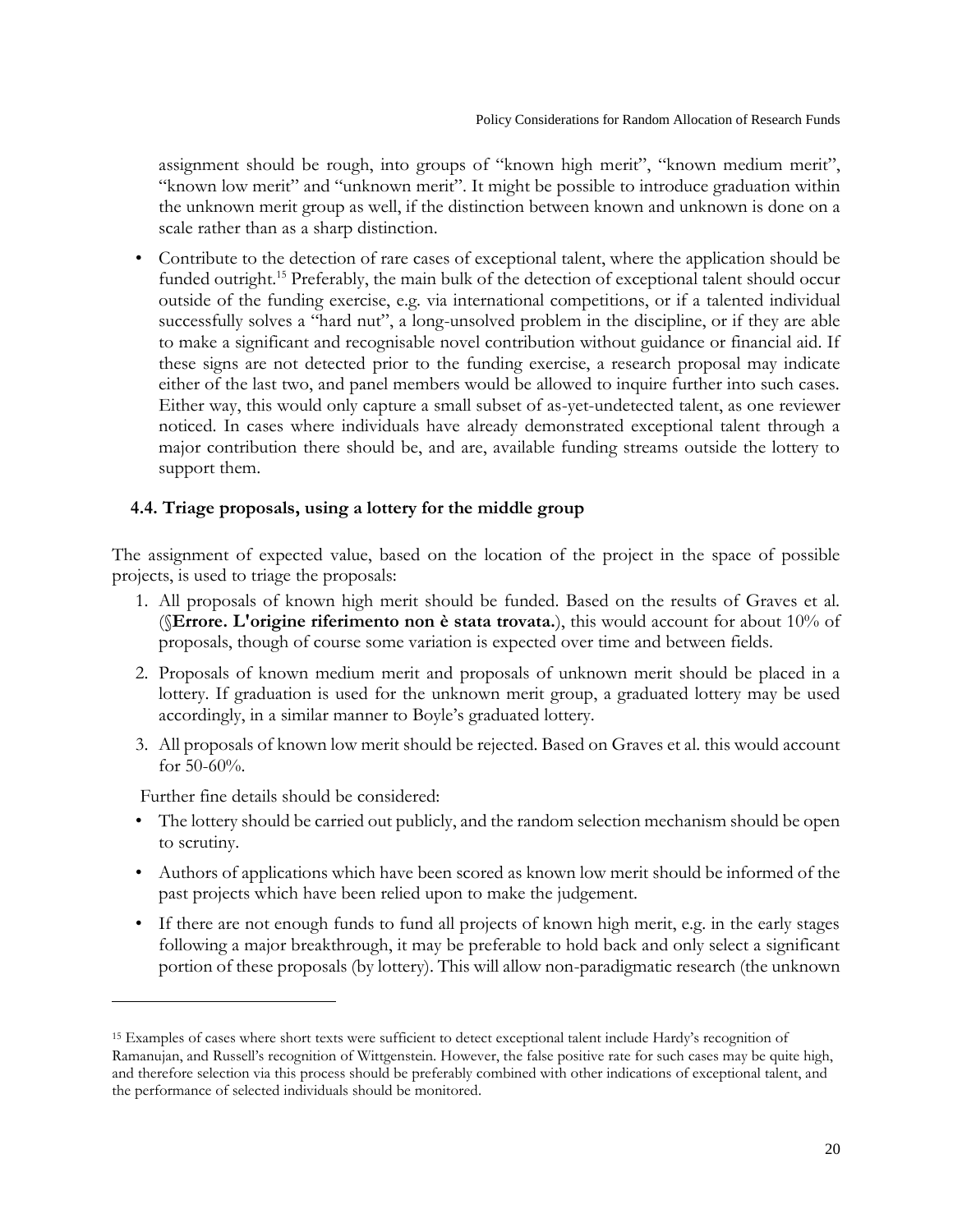merit group) a chance of funding, and will also help prevent over-specialisation of the domain. The high merit projects which are left unfunded in that particular round are likely to be funded in near-future consecutive rounds, when more fine-grained information will be available about the epistemic landscape near the high merit peak.

#### **4.5. Managing potential outcomes of introducing a lottery**

There may be initial upheaval following the introduction of random selection into a hitherto fully decision-based selection mechanism, either from scientists themselves, or from the general public and its representatives about the apparent misuse of public money. This may be counteracted by communicating the message that uncertainty in research is ineliminable, and a limited lottery has a good chance of yielding better results for society in the long run.<sup>16</sup>

Two expected objections to the proposal are related to waste: one worry is about an increase in the number of low-quality proposals funded, the other worry is that a lottery may encourage malicious abuse of the system, i.e. applicants submitting off-hand proposals, winning by lottery, and then wasting the funds. First, it is important to note that even under the current system there are projects that lead nowhere, and scientists who misuse public funds. Second, both worries can be mitigated by followup monitoring post-funding by the funding agency, especially of projects funded by lottery, e.g. by requiring annual reports and utilising occasional spot checks of laboratories. If the will and funds could be mustered, this exercise could be extended from a mere policing effort to a continual communication and a positive supporting role the funding body could offer the researchers they fund, a role they are particularly suited for, given their connections to field experts and their knowledge of the current research portfolio.

Finally, a serious concern is that projects have high set-up costs, and that the regular freezing and unfreezing of projects that can be expected under a lottery system will be highly inefficient. This concern is somewhat lessened by the triage element, as proposals for continuation are likely to have known merit, and therefore if that merit is high they would be funded without a lottery, and if that merit is not high then perhaps the loss is not so great. Furthermore, best practices could be devised for documentation, facility swap, and skill transfer, so that the costs of freezing and unfreezing projects is lowered.

#### **5. When should a lottery not be used**

 $\overline{\phantom{a}}$ 

The argument for a lottery relies on various assumptions about the nature of research. It is possible that in certain domains these assumptions do not hold, and therefore allocation of research funds by lottery will not be a good method. Such domains might be identified by the kind of projects being

<sup>&</sup>lt;sup>16</sup> At least as far as philosophers of science (and the few scientists) who attend philosophy of science conferences are concerned, there seems to be no serious upheaval upon hearing the proposal, though of course the reactions to *ex cathedra* arguments may differ significantly from reactions to the real thing.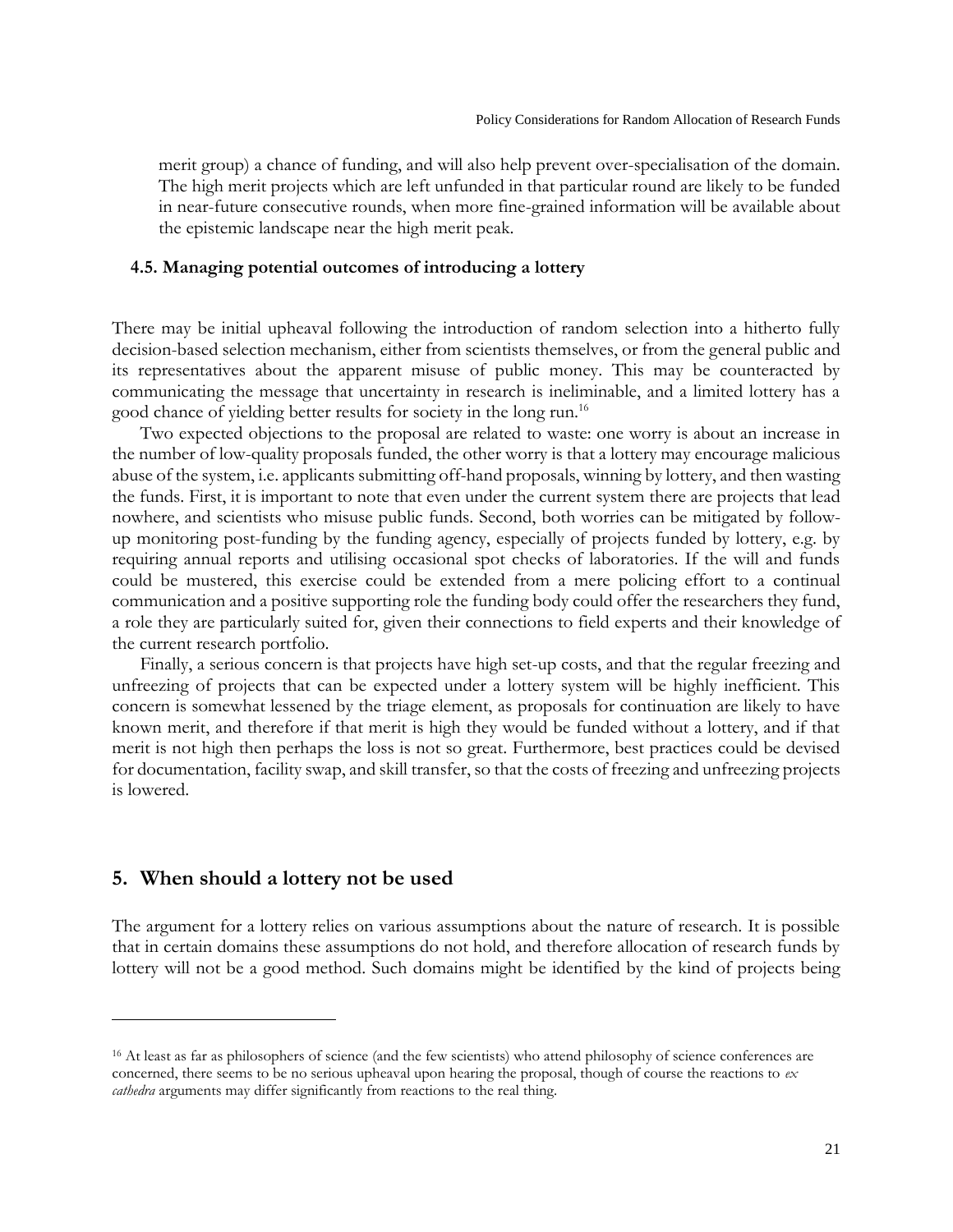proposed, or by the kind of discipline in which projects are proposed. This section looks at some of these scenarios.

## **5.1. Very expensive projects**

The lottery mechanism was designed with a certain (common) project size in mind: projects that last anywhere from one year to seven years, and cost in the range of tens of thousands of dollars to a few million dollars per year. In contrast, some science/engineering mega-projects, such as the Human Genome Project, cost much more per year and last for a much longer time. There are several reasons why it might not be beneficial to include such mega-projects in a lottery system:

- 1. Mega projects require sustained funding over a long period of time. It is not immediately obvious how this could be guaranteed under the lottery system. For example, if a single lottery win locks funding for a mega-project for its entire duration, and in a short span of time many mega-projects win the lottery, then the funding pool will be tied down to these projects, crowding out all non-mega-projects in the funding pool, and the lottery's advantages of innovation and responsiveness will be lost. If, on the other hand, mega-projects would require sequential lottery wins for sustained support, we run the risk of wasting significant funds on partial projects.<sup>17</sup>
- 2. Mega projects often combine a multitude of sub-projects, some of which are purely scientific/exploratory and many others which are purely engineering. A top down approach has been shown to produce useful results in the management of large-scale engineering projects, and so it may be more efficient to submit only the exploratory scientific sub-projects to a lottery within the general budget of the mega-project (though see discussion of bounded uncertainty below).
- 3. Decisions to fund mega-projects often take into consideration factors that have been largely neglected in this paper, such as job creation, national pride and/or international cooperation, and excitement and encouragement of individuals to engage with science and scientific careers. These factors place such decisions quite visibly on the political agenda of local and national policy makers, who are in a position to make a justifiable decision on matters of relatively lowuncertainty, such as job creation (at least, in this they can outperform a lottery).

# **5.2. Bounded uncertainty**

 $\overline{\phantom{a}}$ 

In certain cases the inherent uncertainty of research is less relevant to project choice because the range of possible projects is bounded by some external constraint. For example, the research may be focused on producing a certain tool or answering a certain question within a given (short) timeframe, e.g. research into an ongoing epidemic. In such types of research the framing of the project prevents any significant exploration of uncertainties or open-ended avenues. In such cases a lottery would not prove beneficial, except possibly as a time-saving mechanism in prioritising nearly equivalent approaches.

<sup>17</sup> Current funding practices also sometimes fail in providing sustained support for mega-projects, for example the partially-funded Superconducting Supercollider in the USA.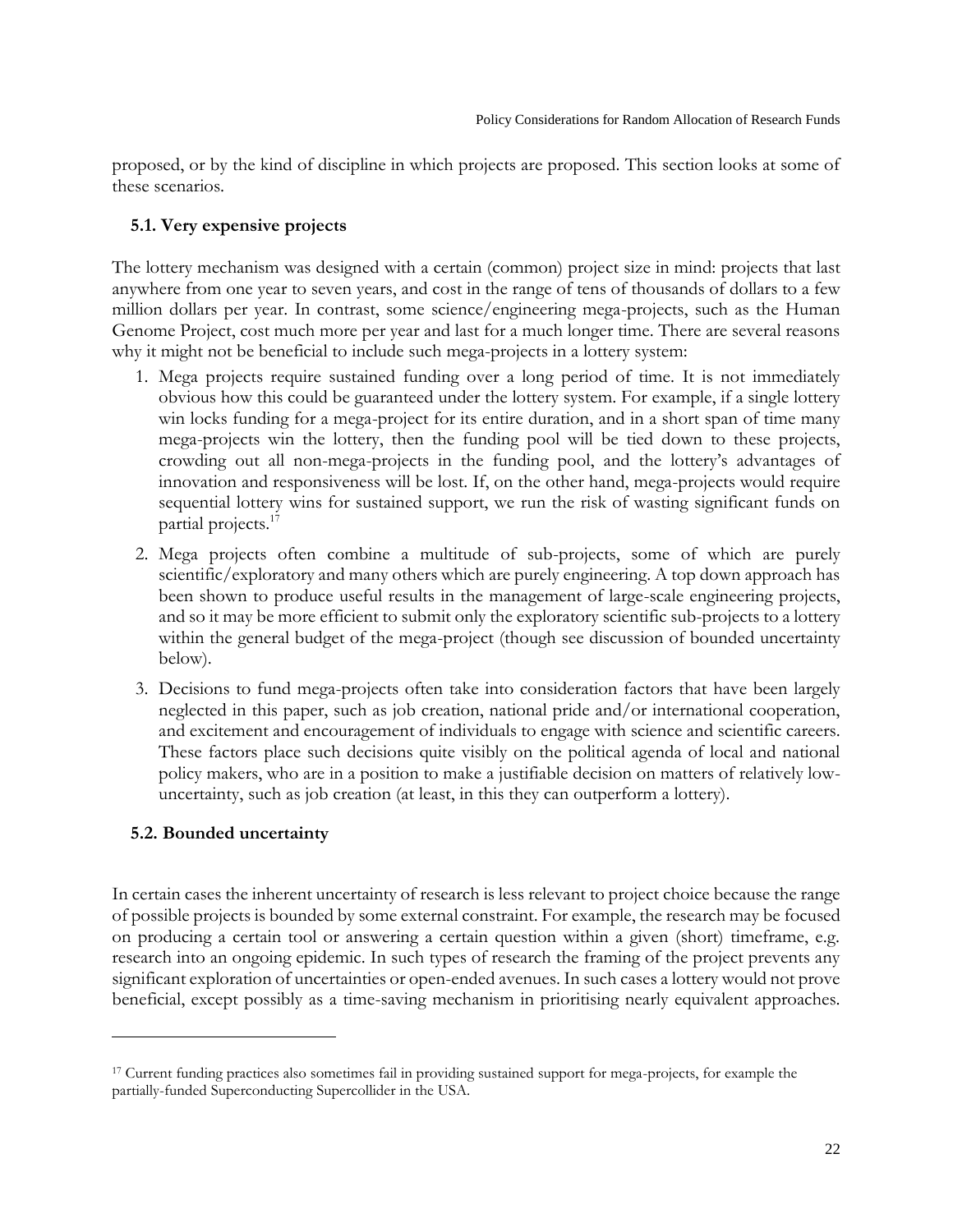Within the target area of activity for this paper, that of the public support of basic research, such cases are not the norm.

#### **5.3. Fully explored area**

When an area of research is known to be fully explored, the space of possible projects will be fully visible, and a lottery will be worse than direct selection of projects. In such cases, however, passive mode peer reviewed applications would also not be optimal, as the field's experts have full knowledge of which are the promising projects, and can simply assign them to the most able researchers, or allow researchers to compete for them. Note, however, that such areas are likely to be quickly exhausted, leaving behind a barren epistemic landscape. It is hard to give an example, due to the inherent fallibility of all knowledge, but close approximations would be the exploration of the properties of a specific mathematical body of interest or a specific minimal axiom system, or tweaking the design of a well known instrument such as the light microscope, or sifting for novel features of a well explored data set such as a small viral genome.

#### **5.4. Researcher identity determines scientific impact**

The value of a project is a measure of the fit between societal needs and the causal consequences of the projects' results. The causal chain that follows the completion of a project is to some extent determined by the diffusion of the information, i.e. its acceptance by the scientific community and its spread by various media. There are many cases where the success of such diffusion of the information depends on the identity of the investigator who carried out the research, i.e. their track record, charisma, connections, etc. Thus, the identity of the investigator affects the causal chain from funding allocation to research-based activity, and ultimately influences the value of the project's results. Following Latour (1987); Kitcher (1993); Goldman (2001), it is clear that in all areas of research the identity of the researcher has *some* bearing on the eventual value of the project, because the researcher's authority influences the effect the research will have on society. Nonetheless, the hope is that this influence by authority is not the dominant factor, and the actual content of the result carries more influence on the eventual impact on society's well-being. However, it is possible that this is not the case for all fields of science.

In areas where the researcher's authority strongly determines the value of the results they produce, a lottery would perform worse than other selection methods, though so would a peer review system that hides the identity of the applicant.

Another way the researcher identity could determine impact is if a rare natural ability or gained skill is required to make advances in the field, for example an anthropological study of a secluded tribe that requires years of acclimatisation from both tribe and researcher, or a psychological self-study by a high functioning individual with a rare mental abnormality. In such a case a lottery would clearly be a bad choice, unless participation in the lottery depends on having the required ability or skill.

## **Conclusion**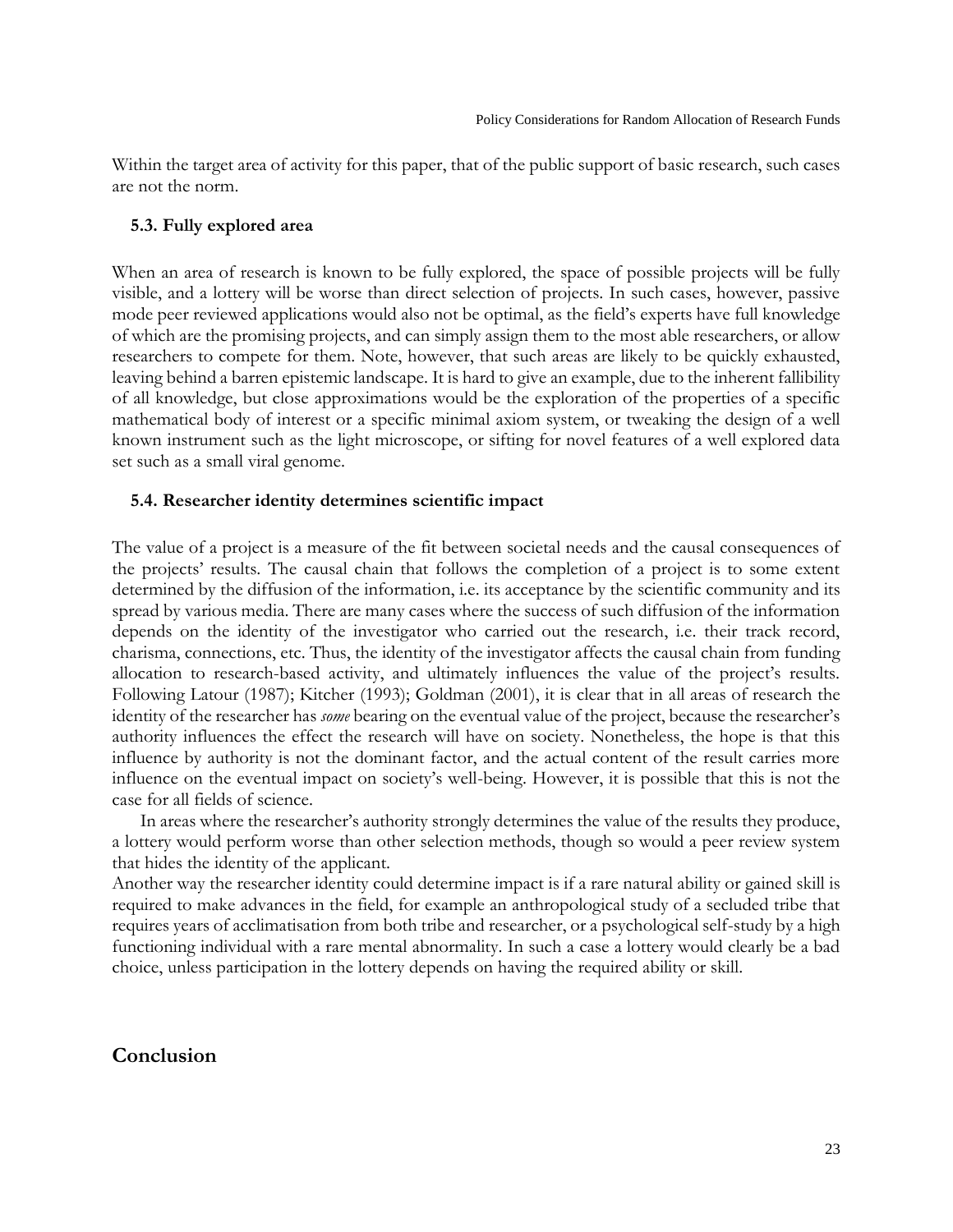Theoretical models and arguments have focused on efficiency when suggesting that random selection may outperform other mechanisms for choosing research projects. This paper goes beyond the theoretical models and looks at other desiderata for a funding mechanism, mainly fairness and cost, showing how they can be taken into account in the design of a lottery-based funding mechanism. To do this, the paper surveyed existing evidence about the empirical reliability and costs of science funding exercises, considered issues of fairness in reference to a case of a lottery in an education setting, and considered the lottery from the perspective of the applicants using an analysis from the economics literature. These were all combined to create a more detailed and nuanced template for science funding by lottery than what exists in the theoretical literature. Further analysis was presented regarding areas where a science funding lottery is unlikely to provide benefit, and may instead cause harm.

Early implementations of random allocation are poised to provide empirical evidence about the payoffs of funding by lottery and about the reactions of different stakeholders and publics to the policy. Until such data become available, and given the heterogeneity of environments in which random allocation might be implemented, we should continue exploring different ways to organise scientific activity.

## **References**

Avin, Shahar (2015), "Funding science by lottery" *Recent Developments in the Philosophy of Science: EPSA13 Helsinki*, Springer, pp. 111–126.

Avin, Shahar (*in press*), "Centralised funding and epistemic exploration" *British journal for the philosophy of science*. **DOI**: [https://doi.org/10.1093/bjps/axx059.](https://doi.org/10.1093/bjps/axx059)

Bianchi, Federico, Squazzoni, Flaminio (2015), "Is three better than one? simulating the effect of reviewer selection and behavior on the quality and efficiency of peer review". *Winter Simulation Conference (WSC), 2015. IEEE*, pp. 4081–4089.

Boudreau, Kevin J., Guinan, Eva C., Lakhani, Karim R., Riedl, Cristoph (2016), "Looking across and looking beyond the knowledge frontier: Intellectual distance, novelty, and resource allocation in science" *Management Science* 62 (10), 2765–2783.

Boyce, John R. (1994), "Allocation of goods by lottery" *Economic inquiry* 32 (3), 457–476.

Boyle, Conall, (1998), "Organizations selecting people: how the process could be made fairer by the appropriate use of lotteries" *Journal of the Royal Statistical Society: Series D (The Statistician)* 47 (2), 291–321.

Boyle, Conall (2010), *Lotteries for education*, Imprint Academic.

Boyle, Conall, (2013), "Examples where randomisation is being used to distribute prizes" [http://www.conallboyle.com/ExsCurrent.html,](http://www.conallboyle.com/ExsCurrent.html) Accessed 23 October 2013.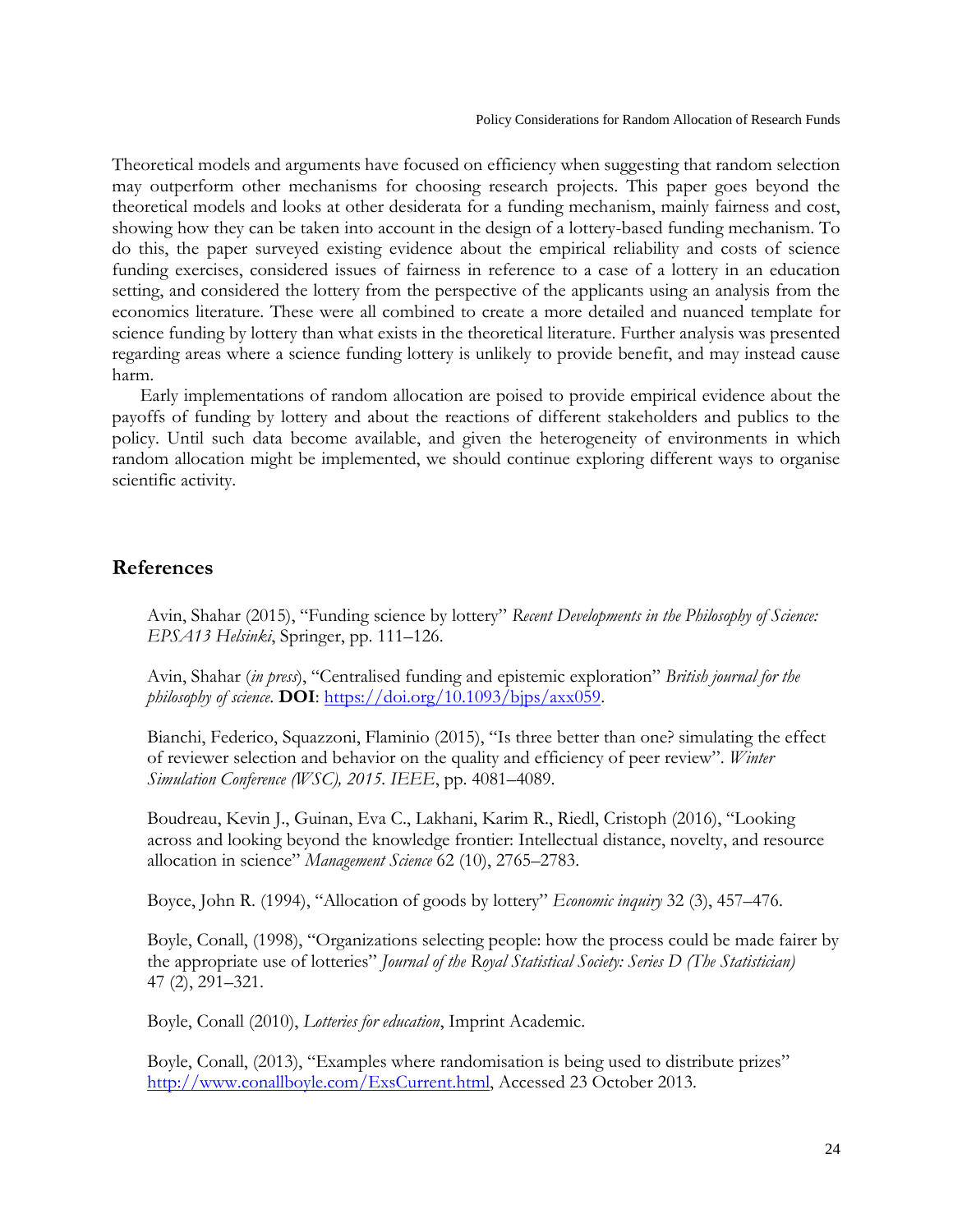Brezis, Elise S. (2007), "Focal randomisation: An optimal mechanism for the evaluation of R&D projects" *Science and Public Policy* 34 (10), 691–698.

Carpenter, Robert G. (1983), "Scoring to provide risk-related primary health care: evaluation and up-dating during use" *Journal of the Royal Statistical Society. Series A (General)*, 1–32.

Chang, Hasok (2012), *Is water H2 O?: Evidence, pluralism and realism*, New York: Springer.

Chubin, Daryl E., Hackett, Edward J. (1990), *Peerless science: Peer review and US science policy*. Albany: State University of New York Press,.

Cicchetti, Domenic V. (1991), "The reliability of peer review for manuscript and grant submissions: A cross-disciplinary investigation" *Behavioral and brain sciences* 14 (01), 119–135.

CWTS (2017), Leiden ranking. http://www.leidenranking.com/, last checked 4 November 2017.

Davison, Anthony C., Hinkley, David V. (1997), *Bootstrap methods and their application*, Cambridge: Cambridge University Press.

Demicheli, Vittorio, Di Pietrantonj, Carlo (2007), "Peer review for improving the quality of grant applications" *Cochrane database of systematic reviews* 2.

Dinges, Michael (2005), *The Austrian Science Fund: Ex post evaluation and performance of FWF funded research projects*, Vienna: Institute of Technology and Regional Policy.

Doris, John M. (2002), *Lack of character: Personality and moral behavior*, Cambridge: Cambridge University Press.

Duxbury, Neil (1999), *Random justice: on lotteries and legal decision-making*, Oxford: Clarendon Press.

Edgeworth, Francis Y. (1888), "The statistics of examinations" *Journal of the Royal Statistical Society* 51 (3), 599–635.

Edgeworth, Francis Y. (1890), "The element of chance in competitive examinations" *Journal of the Royal Statistical Society* 53 (3), 460–475.

Elster, Jon (1989), *Solomonic judgements: studies in the limitations of rationality*, Cambridge: Cambridge University Press.

Fang, Ferric C., Casadevall, Arturo (2016), "Research funding: the case for a modified lottery" mbio 7: e00422-16, **DOI**:10.1128/mBio.00422-16..

Frazier, Sarah P. (1987), *University funding: Information on the role of peer review at NSF and NIH*, US General Accounting Office.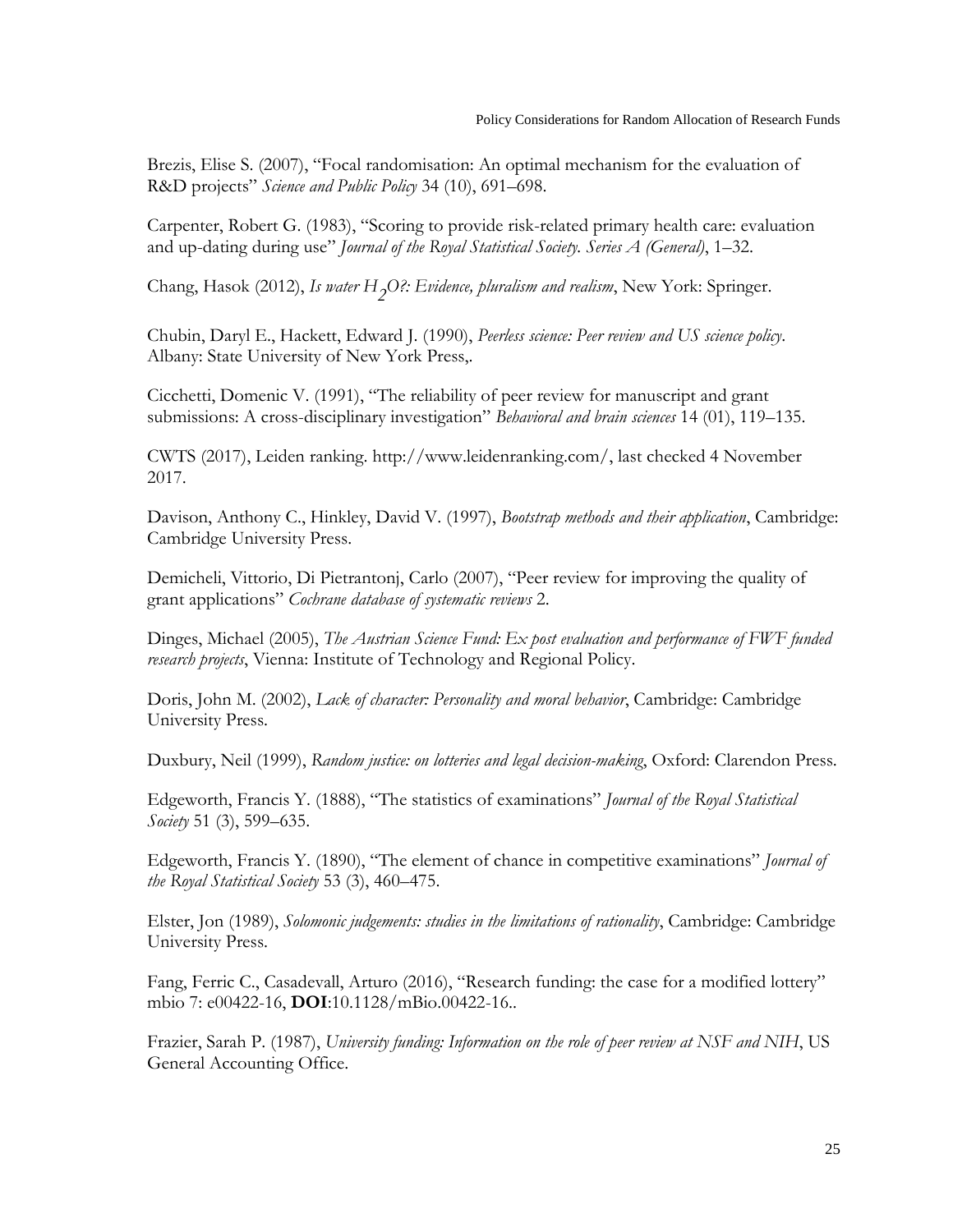Gataker, Thomas, Boyle, Conall (2008), *The nature and uses of lotteries: a historical and theological treatise, 2nd Edition. The luck of the draw*, Exeter: Imprint Academic.

Gillies, Donald (2008), *How should research be organised?,* London: College Publications.

Gillies, Donald (2014), "Selecting applications for funding: why random choice is better than peer review" *RT. A Journal on research policy and evaluation* 2 (1). <http://riviste.unimi.it/index.php/roars/article/view/3834>

Godin, Benoît, Doré, Christian (2004), "Measuring the impacts of science: Beyond the economic dimension" *History and sociology of S&T statistics*.

Goldman, Alvin I. (2001), "Experts: which ones should you trust?" *Philosophy and phenomenological research* 63 (1), 85–110.

Goodwin, Barbara (2005), *Justice by lottery, 2nd Edition*, Charlottesville, VA: Imprint Academic.

Graves, Nicholas, Barnett, Adrain G., Clarke, Philipp (2011), "Funding grant proposals for scientific research: retrospective analysis of scores by members of grant review panel" *BMJ* 343.

Greenberg, Daniel S. (1998), "Chance and grants" *The Lancet* 351 (9103), 686.

Health Research Council of New Zealand (2017), "Explorer grants" [http://www.hrc.govt.nz/funding-opportunities/researcher-initiated-proposals/explorer-grants,](http://www.hrc.govt.nz/funding-opportunities/researcher-initiated-proposals/explorer-grants) last checked 22 June 2017.

Herbert, Danielle L., Barnett, Adrian G., Clarke, Philipp, Graves, Nicholas (2013), "On the time spent preparing grant proposals: an observational study of Australian researchers" *BMJ Open* 3 (5).

Hicks, Diana, Wouters, Paul, Waltman, Ludo, De Rijcke, Sarah, Rafols, Ismael (2015), "The Leiden manifesto for research metrics" *Nature* 520 (7548), 429.

Irwin, Alan, Wynne, Brian (1996), *Misunderstanding science? The public reconstruction of science and technology*, Cambridge: Cambridge University Press.

Kitcher, Philip (1993), *The advancement of science*, New York: Oxford University Press.

Knuth, Donald E. (1997), *The art of computer programming*, *3rd Edition*., Reading, MA: Addison-Wesley.

Latour, Bruno (1987), *Science in action*, Milton Keynes: Open University Press.

Leydesdorff, Loet, Opthof, Tobias (2010), "Normalization, CWTS indicators, and the Leiden rankings: Differences in citation behavior at the level of fields" *arXiv preprint arXiv:1003.3977*.